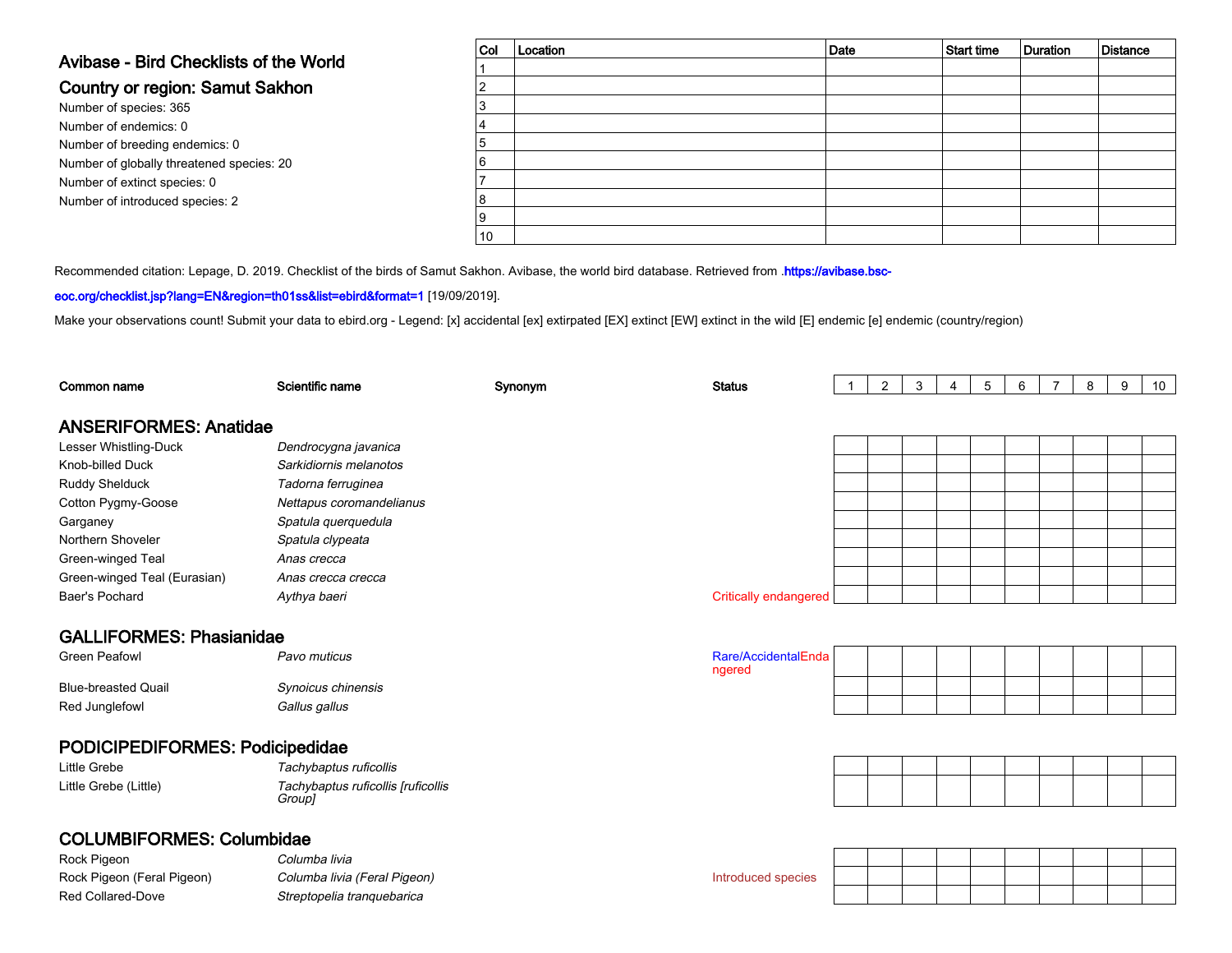#### Common name

Spotted DoveSpotted Dove (Eastern)

Asian Emerald DoveAsian/Pacific Emerald DoveZebra DovePink-necked Green-PigeonOrange-breasted Green-PigeonThick-billed Green-PigeonGreen Imperial-Pigeon

#### Streptopelia chinensis Streptopelia chinensischinensis/tigrinae Chalcophaps indica Chalcophaps indica/longirostris Geopelia striata Treron vernans Treron bicinctus Treron curvirostra Ducula aenea

Scientific name Synonym

| w | <b>Status</b> | 1 | 2 | $\mathbf{3}$ | 4 | 5 | 6 | ⇁<br>$\mathbf{I}$ | 8 | 9 | 10 <sup>1</sup> |
|---|---------------|---|---|--------------|---|---|---|-------------------|---|---|-----------------|
|   |               |   |   |              |   |   |   |                   |   |   |                 |
|   |               |   |   |              |   |   |   |                   |   |   |                 |
|   |               |   |   |              |   |   |   |                   |   |   |                 |
|   |               |   |   |              |   |   |   |                   |   |   |                 |
|   |               |   |   |              |   |   |   |                   |   |   |                 |
|   |               |   |   |              |   |   |   |                   |   |   |                 |
|   |               |   |   |              |   |   |   |                   |   |   |                 |
|   |               |   |   |              |   |   |   |                   |   |   |                 |
|   |               |   |   |              |   |   |   |                   |   |   |                 |
|   |               |   |   |              |   |   |   |                   |   |   |                 |

### CUCULIFORMES: Cuculidae

| Greater Coucal                              |
|---------------------------------------------|
| Greater Coucal (Greater)                    |
| Lesser Coucal                               |
| Green-billed Malkoha                        |
| Chestnut-winged Cuckoo                      |
| Asian Koel                                  |
| Asian Emerald Cuckoo                        |
| Violet Cuckoo                               |
| <b>Banded Bay Cuckoo</b>                    |
| Plaintive Cuckoo                            |
| Plaintive/Gray-bellied Cuckoo               |
| Fork-tailed/Square-tailed Drongo-<br>Cuckoo |
| Large Hawk-Cuckoo                           |
| Large/Dark Hawk-Cuckoo                      |
| Hodgson's Hawk-Cuckoo                       |
| Indian Cuckoo                               |
| Himalayan Cuckoo                            |
| Himalayan/Oriental Cuckoo                   |

 Centropus sinensis Centropus sinensis [sinensis Group] Centropus bengalensis Phaenicophaeus tristis Clamator coromandus Eudynamys scolopaceuso Chrysococcyx maculatus Chrysococcyx xanthorhynchus Cacomantis sonneratii Cacomantis merulinus Cacomantis merulinus/passerinus Surniculus dicruroides/lugubris Hierococcyx sparverioides Hierococcyx sparverioides/bocki

> Hierococcyx nisicolor Cuculus micropterus Cuculus saturatus Cuculus saturatus/optatus

#### CAPRIMULGIFORMES: Caprimulgidae

Gray NightjarJungle/Gray NightjarIndian Nightjar

Germain's Swiftlet

#### Caprimulgus jotaka Caprimulgus indicus/jotakaCaprimulgus asiaticus

### CAPRIMULGIFORMES: Apodidae

Silver-backed NeedletailBrown-backed Needletail Aerodramus brevirostrisHimalayan SwiftletHimalayan Swiftlet (Himalayan)Himalayan Swiftlet (Indochinese)White-nest Swiftlet

 Hirundapus cochinchinensis Hirundapus giganteus Aerodramus brevirostris brevirostris/innominatus Aerodramus brevirostris rogersi Aerodramus fuciphagusAerodramus germani

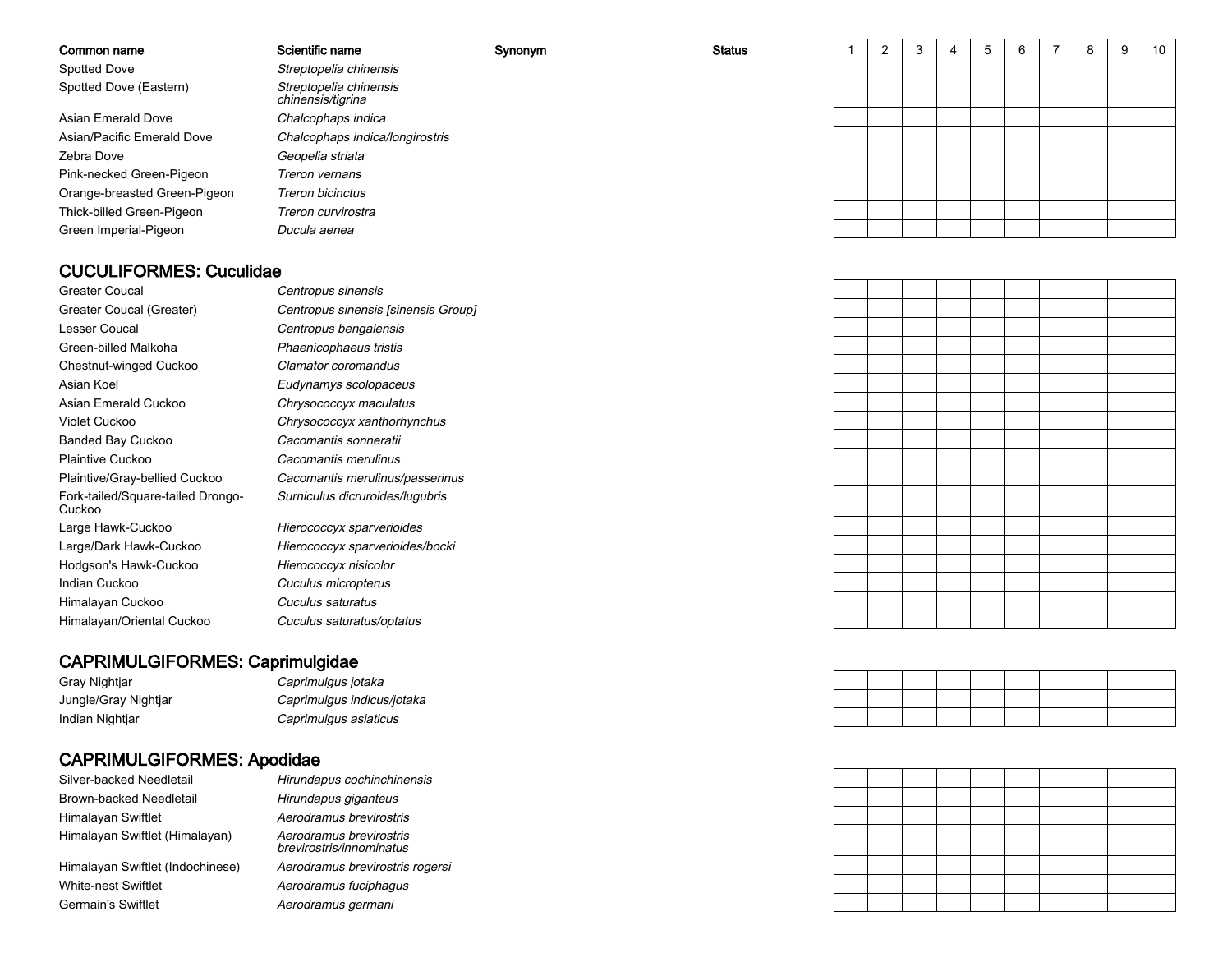| Common name                                                                            | Scientific name                            | Synonym | <b>Status</b> | C | 3 |  | 6 | 8 | 9 | 10 |
|----------------------------------------------------------------------------------------|--------------------------------------------|---------|---------------|---|---|--|---|---|---|----|
| White-nest/Germain's Swiftlet (Edible- Aerodramus fuciphagus/germani<br>nest Swiftlet) |                                            |         |               |   |   |  |   |   |   |    |
| dark swiftlet sp.                                                                      | Aerodramus sp.                             |         |               |   |   |  |   |   |   |    |
| Pacific Swift                                                                          | Apus pacificus                             |         |               |   |   |  |   |   |   |    |
| Cook's Swift                                                                           | Apus cooki                                 |         |               |   |   |  |   |   |   |    |
| fork-tailed swift sp.                                                                  | Apus<br>pacificus/salimalii/leuconyx/cooki |         |               |   |   |  |   |   |   |    |
| House Swift                                                                            | Apus nipalensis                            |         |               |   |   |  |   |   |   |    |
| Little/House Swift                                                                     | Apus affinis/nipalensis                    |         |               |   |   |  |   |   |   |    |
| Asian Palm-Swift                                                                       | Cypsiurus balasiensis                      |         |               |   |   |  |   |   |   |    |
| swift sp.                                                                              | Apodidae sp.                               |         |               |   |   |  |   |   |   |    |

### GRUIFORMES: Rallidae

| Slaty-breasted Rail |  |  |
|---------------------|--|--|
| Eurasian Moorhen    |  |  |

 Lewinia striatan Gallinula chloropus Eurasian Moorhen/Common Gallinule Gallinula chloropus/galeata Fulica atra Porphyrio poliocephalus Porphyrio sp. (swamphen sp.) Gallicrex cinerea Amaurornis phoenicurus Amaurornis cinerea Zapornia fusca Zapornia paykullii Near-threatened Zapornia pusilla Rallidae sp. (rail/crake sp.)

### CHARADRIIFORMES: Burhinidae

 Burhinus indicus Indian Thick-knee

Eurasian Coot

swamphen sp.

**Watercock** 

Gray-headed Swamphen

White-breasted WaterhenWhite-browed Crake

Ruddy-breasted Crake

Band-bellied Crake

Baillon's Crake

rail/crake sp.

### CHARADRIIFORMES: Recurvirostridae

Black-winged StiltPied Avocet

Himantopus himantopus

Recurvirostra avosetta

### CHARADRIIFORMES: Charadriidae

| <b>Black-bellied Plover</b>                              | Pluvialis squatarola                  |                 |
|----------------------------------------------------------|---------------------------------------|-----------------|
| Pacific Golden-Plover                                    | Pluvialis fulva                       |                 |
| American/Pacific Golden-Plover<br>(Lesser Golden-Plover) | Pluvialis dominica/fulva              |                 |
| Black-bellied Plover/golden-plover sp.                   | Pluvialis sp.                         |                 |
| River Lapwing                                            | Vanellus duvaucelii                   | Near-threatened |
| Gray-headed Lapwing                                      | Vanellus cinereus                     |                 |
| Red-wattled Lapwing                                      | Vanellus indicus                      |                 |
| Lesser Sand-Plover                                       | Charadrius mongolus                   |                 |
| Lesser Sand-Plover (Tibetan)                             | Charadrius mongolus [atrifrons Group] |                 |
|                                                          |                                       |                 |



Rare/Accidental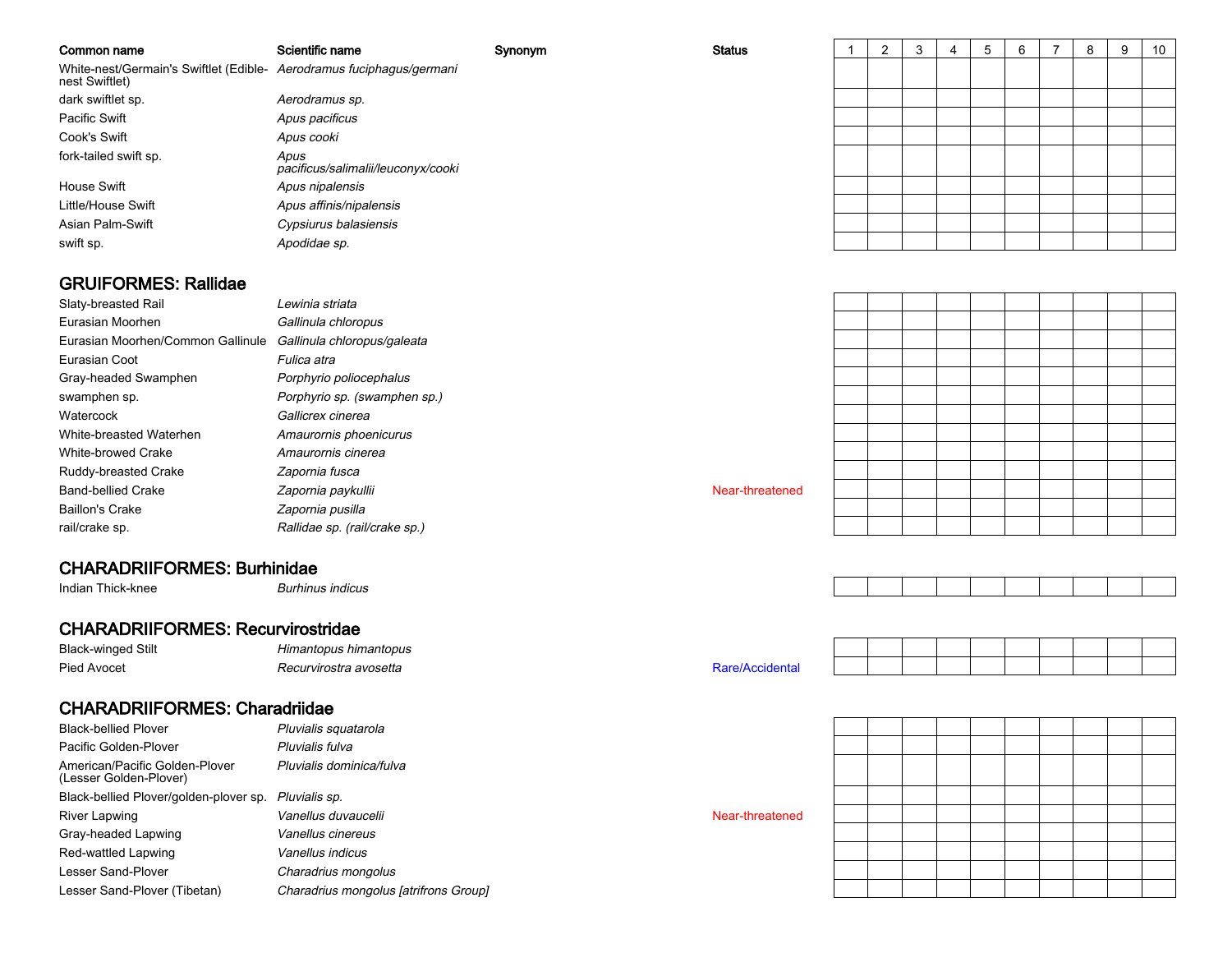| Common name                           | Scientific name                                    | Synonym | <b>Status</b>   |  | 3 | 4 | 5 | 6 | 8 | 9 | 10 |
|---------------------------------------|----------------------------------------------------|---------|-----------------|--|---|---|---|---|---|---|----|
| <b>Greater Sand-Plover</b>            | Charadrius leschenaultii                           |         |                 |  |   |   |   |   |   |   |    |
| Lesser/Greater Sand-Plover            | Charadrius mongolus/leschenaultii                  |         |                 |  |   |   |   |   |   |   |    |
| Malaysian Plover                      | Charadrius peronii                                 |         | Near-threatened |  |   |   |   |   |   |   |    |
| Kentish Plover                        | Charadrius alexandrinus                            |         |                 |  |   |   |   |   |   |   |    |
| Kentish Plover (Kentish)              | Charadrius alexandrinus<br>alexandrinus/nihonensis |         |                 |  |   |   |   |   |   |   |    |
| Kentish Plover (White-faced)          | Charadrius alexandrinus dealbatus                  |         | Data deficient  |  |   |   |   |   |   |   |    |
| Kentish/Snowy Plover                  | Charadrius alexandrinus/nivosus                    |         |                 |  |   |   |   |   |   |   |    |
| <b>Little Ringed Plover</b>           | Charadrius dubius                                  |         |                 |  |   |   |   |   |   |   |    |
| Little Ringed Plover (curonicus)      | Charadrius dubius curonicus                        |         |                 |  |   |   |   |   |   |   |    |
| Little Ringed Plover (dubius/jerdoni) | Charadrius dubius dubius/jerdoni                   |         |                 |  |   |   |   |   |   |   |    |
| plover sp.                            | Charadriidae sp.                                   |         |                 |  |   |   |   |   |   |   |    |
|                                       |                                                    |         |                 |  |   |   |   |   |   |   |    |

#### CHARADRIIFORMES: Rostratulidae

Greater Painted-Snipe

Rostratula benghalensis

### CHARADRIIFORMES: Jacanidae

| Pheasant-tailed Jacana    | Hydrophasianus chirurgus |  |  |  |  |  |
|---------------------------|--------------------------|--|--|--|--|--|
| Bronze-winged<br>l Jacana | Metopidius indicus       |  |  |  |  |  |

### CHARADRIIFORMES: Scolopacidae

I and the *Numenius phaeopus* Whimbrel Numenius phaeopusWhimbrel (White-rumped) phaeopus/alboaxillaris/variegatusWhimbrel (European) Numenius phaeopus phaeopus Numenius phaeopus variegatusWhimbrel (Siberian)Far Eastern CurlewNumenius madagascariensis and a conservative conservative conservative conservative conservative conservative<br>Numenius arquata and a conservative conservative conservative conservative conservative conservative conservati<br> Eurasian Curleww and the numerius arquata numeric state of the set of the Near-threatened Near-threatened  $\sim$ Bar-tailed Godwit Limosa lapponica Near-threatened Bar-tailed Godwit (European) Limosa lapponica lapponica Limosa lapponica baueri/menzbieri Bar-tailed Godwit (Siberian)Black-tailed Godwit Limosa limosaa and the control of the control of the control of the control of the control of the control of the control of the control of the control of the control of the control of the control of the control of the control of the co Black-tailed Godwit (melanuroides) Limosa limosa melanuroidesRuddy Turnstone Arenaria interpres Great Knot Calidris tenuirostrisis **Endangered** Red Knot Calidris canutuss and the contract of the contract of the contract of the contract of the contract of the contract of the contract of the contract of the contract of the contract of the contract of the contract of the contract of the cont Ruff Calidris pugnax Calidris falcinellusBroad-billed Sandpiperr **Calidris acuminata** Sharp-tailed Sandpiperr **Calidris ferruginea** Curlew Sandpipera and the control of the control of the control of the control of the control of the control of the control of the control of the control of the control of the control of the control of the control of the control of the co Temminck's Stint Calidris temminckii Long-toed Stint Calidris subminutar Calidris pygmaea Spoon-billed SandpiperRed-necked Stint Calidris ruficollisis a statement of the control of the control of the control of the control of the control of the control of the control of the control of the control of the control of the control of the control of the control of the contr SanderlingCalidris alba

| opus                        |                       |  |  |  |  |  |
|-----------------------------|-----------------------|--|--|--|--|--|
| opus<br>xillaris/variegatus |                       |  |  |  |  |  |
| opus phaeopus               |                       |  |  |  |  |  |
| opus variegatus             |                       |  |  |  |  |  |
| gascariensis                | Endangered            |  |  |  |  |  |
| ıta                         | Near-threatened       |  |  |  |  |  |
| a                           | Near-threatened       |  |  |  |  |  |
| a lapponica                 |                       |  |  |  |  |  |
| a baueri/menzbieri          |                       |  |  |  |  |  |
|                             | Near-threatened       |  |  |  |  |  |
| nelanuroides                |                       |  |  |  |  |  |
| ЭS                          |                       |  |  |  |  |  |
| tris                        | Endangered            |  |  |  |  |  |
|                             | Near-threatened       |  |  |  |  |  |
|                             |                       |  |  |  |  |  |
| JS                          |                       |  |  |  |  |  |
| ata                         |                       |  |  |  |  |  |
| эа                          | Near-threatened       |  |  |  |  |  |
| :kii                        |                       |  |  |  |  |  |
| ıta                         |                       |  |  |  |  |  |
| a                           | Critically endangered |  |  |  |  |  |
|                             | Near-threatened       |  |  |  |  |  |
|                             |                       |  |  |  |  |  |
|                             |                       |  |  |  |  |  |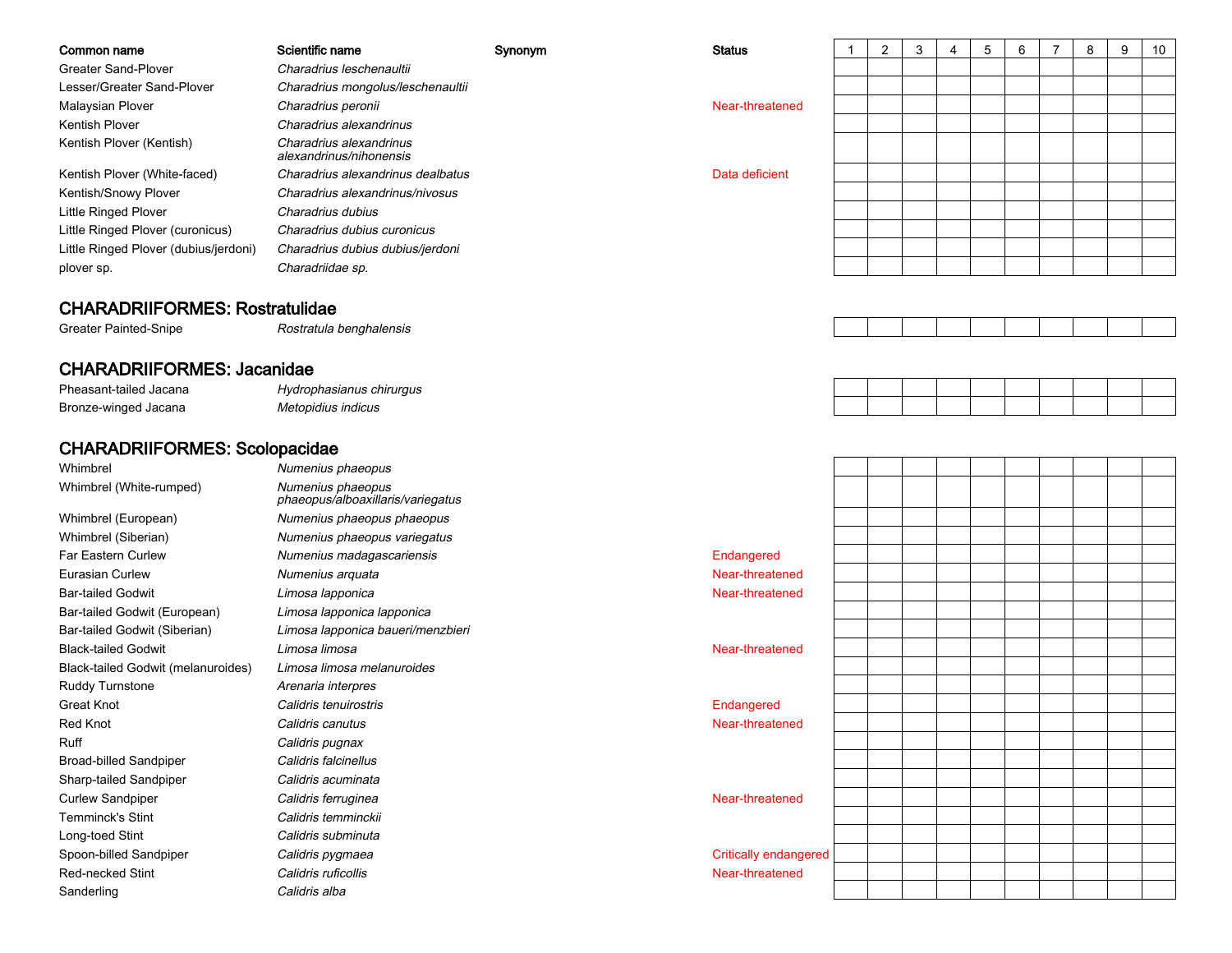| Synonym<br>Dunlin<br>Calidris alpina<br><b>Little Stint</b><br>Calidris minuta<br>Sharp-tailed/Pectoral Sandpiper<br>Calidris acuminata/melanotos<br>Calidris sp. (peep sp.)<br>peep sp.<br>Calidris sp.<br>Calidris sp.<br>Asian Dowitcher<br>Limnodromus semipalmatus<br>Near-threatened<br>Scolopax rusticola<br>Eurasian Woodcock<br>Common Snipe<br>Gallinago gallinago<br>Common/Wilson's Snipe<br>Gallinago gallinago/delicata | 10 |
|---------------------------------------------------------------------------------------------------------------------------------------------------------------------------------------------------------------------------------------------------------------------------------------------------------------------------------------------------------------------------------------------------------------------------------------|----|
|                                                                                                                                                                                                                                                                                                                                                                                                                                       |    |
|                                                                                                                                                                                                                                                                                                                                                                                                                                       |    |
|                                                                                                                                                                                                                                                                                                                                                                                                                                       |    |
|                                                                                                                                                                                                                                                                                                                                                                                                                                       |    |
|                                                                                                                                                                                                                                                                                                                                                                                                                                       |    |
|                                                                                                                                                                                                                                                                                                                                                                                                                                       |    |
|                                                                                                                                                                                                                                                                                                                                                                                                                                       |    |
|                                                                                                                                                                                                                                                                                                                                                                                                                                       |    |
|                                                                                                                                                                                                                                                                                                                                                                                                                                       |    |
| Pin-tailed Snipe<br>Gallinago stenura                                                                                                                                                                                                                                                                                                                                                                                                 |    |
| Gallinago sp.<br>snipe sp.                                                                                                                                                                                                                                                                                                                                                                                                            |    |
| <b>Terek Sandpiper</b><br>Xenus cinereus                                                                                                                                                                                                                                                                                                                                                                                              |    |
| Red-necked Phalarope<br>Phalaropus lobatus                                                                                                                                                                                                                                                                                                                                                                                            |    |
| Common Sandpiper<br>Actitis hypoleucos                                                                                                                                                                                                                                                                                                                                                                                                |    |
| Green Sandpiper<br>Tringa ochropus                                                                                                                                                                                                                                                                                                                                                                                                    |    |
| Gray-tailed Tattler<br>Tringa brevipes<br>Near-threatened                                                                                                                                                                                                                                                                                                                                                                             |    |
| Gray-tailed/Wandering Tattler<br>Tringa brevipes/incana                                                                                                                                                                                                                                                                                                                                                                               |    |
| Spotted Redshank<br>Tringa erythropus                                                                                                                                                                                                                                                                                                                                                                                                 |    |
| Common Greenshank<br>Tringa nebularia                                                                                                                                                                                                                                                                                                                                                                                                 |    |
| Nordmann's Greenshank<br>Tringa guttifer<br>Endangered                                                                                                                                                                                                                                                                                                                                                                                |    |
| Marsh Sandpiper<br>Tringa stagnatilis                                                                                                                                                                                                                                                                                                                                                                                                 |    |
| Wood Sandpiper<br>Tringa glareola                                                                                                                                                                                                                                                                                                                                                                                                     |    |
| Common Redshank<br>Tringa totanus                                                                                                                                                                                                                                                                                                                                                                                                     |    |
| Tringa sp.<br>Tringa sp.                                                                                                                                                                                                                                                                                                                                                                                                              |    |
| Scolopacidae sp.<br>Scolopacidae sp.                                                                                                                                                                                                                                                                                                                                                                                                  |    |
|                                                                                                                                                                                                                                                                                                                                                                                                                                       |    |
| <b>CHARADRIIFORMES: Turnicidae</b>                                                                                                                                                                                                                                                                                                                                                                                                    |    |
| Small Buttonquail<br>Turnix sylvaticus                                                                                                                                                                                                                                                                                                                                                                                                |    |
| Yellow-legged Buttonquail<br>Turnix tanki                                                                                                                                                                                                                                                                                                                                                                                             |    |
| Turnix suscitator<br><b>Barred Buttonquail</b>                                                                                                                                                                                                                                                                                                                                                                                        |    |
|                                                                                                                                                                                                                                                                                                                                                                                                                                       |    |
| <b>CHARADRIIFORMES: Glareolidae</b>                                                                                                                                                                                                                                                                                                                                                                                                   |    |
| Oriental Pratincole<br>Glareola maldivarum                                                                                                                                                                                                                                                                                                                                                                                            |    |
|                                                                                                                                                                                                                                                                                                                                                                                                                                       |    |
| <b>CHARADRIIFORMES: Charadriiformes sp.</b>                                                                                                                                                                                                                                                                                                                                                                                           |    |
| shorebird sp.<br>Charadriiformes sp.                                                                                                                                                                                                                                                                                                                                                                                                  |    |
| <b>CHARADRIIFORMES: Stercorariidae</b>                                                                                                                                                                                                                                                                                                                                                                                                |    |
| Pomarine Jaeger<br>Stercorarius pomarinus                                                                                                                                                                                                                                                                                                                                                                                             |    |
| Stercorarius parasiticus<br>Parasitic Jaeger                                                                                                                                                                                                                                                                                                                                                                                          |    |
| Stercorarius sp. (jaeger sp.)<br>jaeger sp.                                                                                                                                                                                                                                                                                                                                                                                           |    |
| Stercorarius sp.<br>jaeger/skua sp.                                                                                                                                                                                                                                                                                                                                                                                                   |    |

CHARADRIIFORMES: Laridae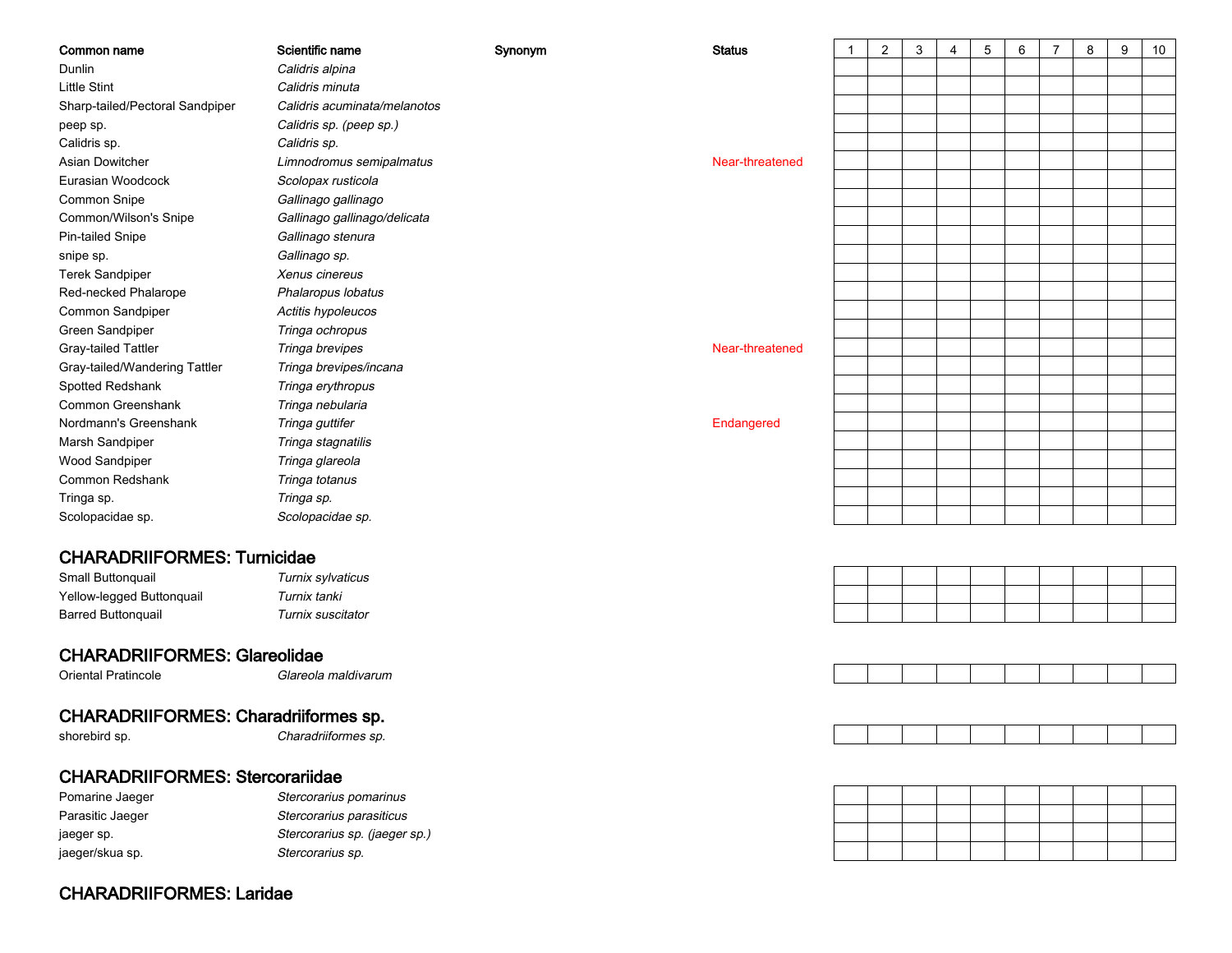| Common name                              | Scientific name                                       | Synonym | <b>Status</b>            | $\mathbf{1}$ | 2 | 3 | 4 | 5 | 6 | $\overline{7}$ | 8 | 9 | 10 |
|------------------------------------------|-------------------------------------------------------|---------|--------------------------|--------------|---|---|---|---|---|----------------|---|---|----|
| Slender-billed Gull                      | Chroicocephalus genei                                 |         | Rare/Accidental          |              |   |   |   |   |   |                |   |   |    |
| <b>Black-headed Gull</b>                 | Chroicocephalus ridibundus                            |         |                          |              |   |   |   |   |   |                |   |   |    |
| <b>Brown-headed Gull</b>                 | Chroicocephalus brunnicephalus                        |         |                          |              |   |   |   |   |   |                |   |   |    |
| Black-headed/Brown-headed Gull           | Chroicocephalus<br>ridibundus/brunnicephalus          |         |                          |              |   |   |   |   |   |                |   |   |    |
| Pallas's Gull                            | Ichthyaetus ichthyaetus                               |         |                          |              |   |   |   |   |   |                |   |   |    |
| <b>Black-tailed Gull</b>                 | Larus crassirostris                                   |         |                          |              |   |   |   |   |   |                |   |   |    |
| Lesser Black-backed Gull                 | Larus fuscus                                          |         |                          |              |   |   |   |   |   |                |   |   |    |
| Lesser Black-backed Gull (Heuglin's)     | Larus fuscus heuglini                                 |         |                          |              |   |   |   |   |   |                |   |   |    |
| Larus sp.                                | Larus sp.                                             |         |                          |              |   |   |   |   |   |                |   |   |    |
| gull sp.                                 | Larinae sp.                                           |         |                          |              |   |   |   |   |   |                |   |   |    |
| Sooty Tern                               | Onychoprion fuscatus                                  |         |                          |              |   |   |   |   |   |                |   |   |    |
| <b>Bridled Tern</b>                      | Onychoprion anaethetus                                |         |                          |              |   |   |   |   |   |                |   |   |    |
| <b>Little Tern</b>                       | Sternula albifrons                                    |         |                          |              |   |   |   |   |   |                |   |   |    |
| Little/Least Tern                        | Sternula albifrons/antillarum                         |         |                          |              |   |   |   |   |   |                |   |   |    |
| Gull-billed Tern                         | Gelochelidon nilotica                                 |         |                          |              |   |   |   |   |   |                |   |   |    |
| Gull-billed Tern (Gull-billed)           | Gelochelidon nilotica [nilotica Group]                |         |                          |              |   |   |   |   |   |                |   |   |    |
| Caspian Tern                             | Hydroprogne caspia                                    |         |                          |              |   |   |   |   |   |                |   |   |    |
| White-winged Tern                        | Chlidonias leucopterus                                |         |                          |              |   |   |   |   |   |                |   |   |    |
| Whiskered Tern                           | Chlidonias hybrida                                    |         |                          |              |   |   |   |   |   |                |   |   |    |
| Chlidonias sp.                           | Chlidonias sp.                                        |         |                          |              |   |   |   |   |   |                |   |   |    |
| <b>Black-naped Tern</b>                  | Sterna sumatrana                                      |         |                          |              |   |   |   |   |   |                |   |   |    |
| Common Tern                              | Sterna hirundo                                        |         |                          |              |   |   |   |   |   |                |   |   |    |
| Common Tern (longipennis)                | Sterna hirundo longipennis                            |         |                          |              |   |   |   |   |   |                |   |   |    |
| <b>River Tern</b>                        | Sterna aurantia                                       |         | Near-threatened          |              |   |   |   |   |   |                |   |   |    |
| <b>Great Crested Tern</b>                | Thalasseus bergii                                     |         |                          |              |   |   |   |   |   |                |   |   |    |
| <b>Lesser Crested Tern</b>               | Thalasseus bengalensis                                |         |                          |              |   |   |   |   |   |                |   |   |    |
| tern sp.                                 | Sterninae sp.                                         |         |                          |              |   |   |   |   |   |                |   |   |    |
|                                          |                                                       |         |                          |              |   |   |   |   |   |                |   |   |    |
| PROCELLARIIFORMES: Hydrobatidae          |                                                       |         |                          |              |   |   |   |   |   |                |   |   |    |
| Swinhoe's Storm-Petrel                   | Oceanodroma monorhis                                  |         | Near-threatened          |              |   |   |   |   |   |                |   |   |    |
| <b>PROCELLARIIFORMES: Procellariidae</b> |                                                       |         |                          |              |   |   |   |   |   |                |   |   |    |
|                                          |                                                       |         |                          |              |   |   |   |   |   |                |   |   |    |
| Wedge-tailed Shearwater                  | Ardenna pacifica                                      |         | Rare/Accidental          |              |   |   |   |   |   |                |   |   |    |
| <b>CICONIIFORMES: Ciconiidae</b>         |                                                       |         |                          |              |   |   |   |   |   |                |   |   |    |
| Asian Openbill                           | Anastomus oscitans                                    |         |                          |              |   |   |   |   |   |                |   |   |    |
| Lesser Adjutant                          | Leptoptilos javanicus                                 |         | Vulnerable               |              |   |   |   |   |   |                |   |   |    |
| Greater Adjutant                         | Leptoptilos dubius                                    |         | ExtirpatedEndangere<br>d |              |   |   |   |   |   |                |   |   |    |
| Lesser/Greater Adjutant                  |                                                       |         |                          |              |   |   |   |   |   |                |   |   |    |
| <b>Painted Stork</b>                     | Leptoptilos javanicus/dubius<br>Mycteria leucocephala |         | Near-threatened          |              |   |   |   |   |   |                |   |   |    |
|                                          |                                                       |         |                          |              |   |   |   |   |   |                |   |   |    |

# SULIFORMES: Fregatidae

Great Frigatebird

Fregata minor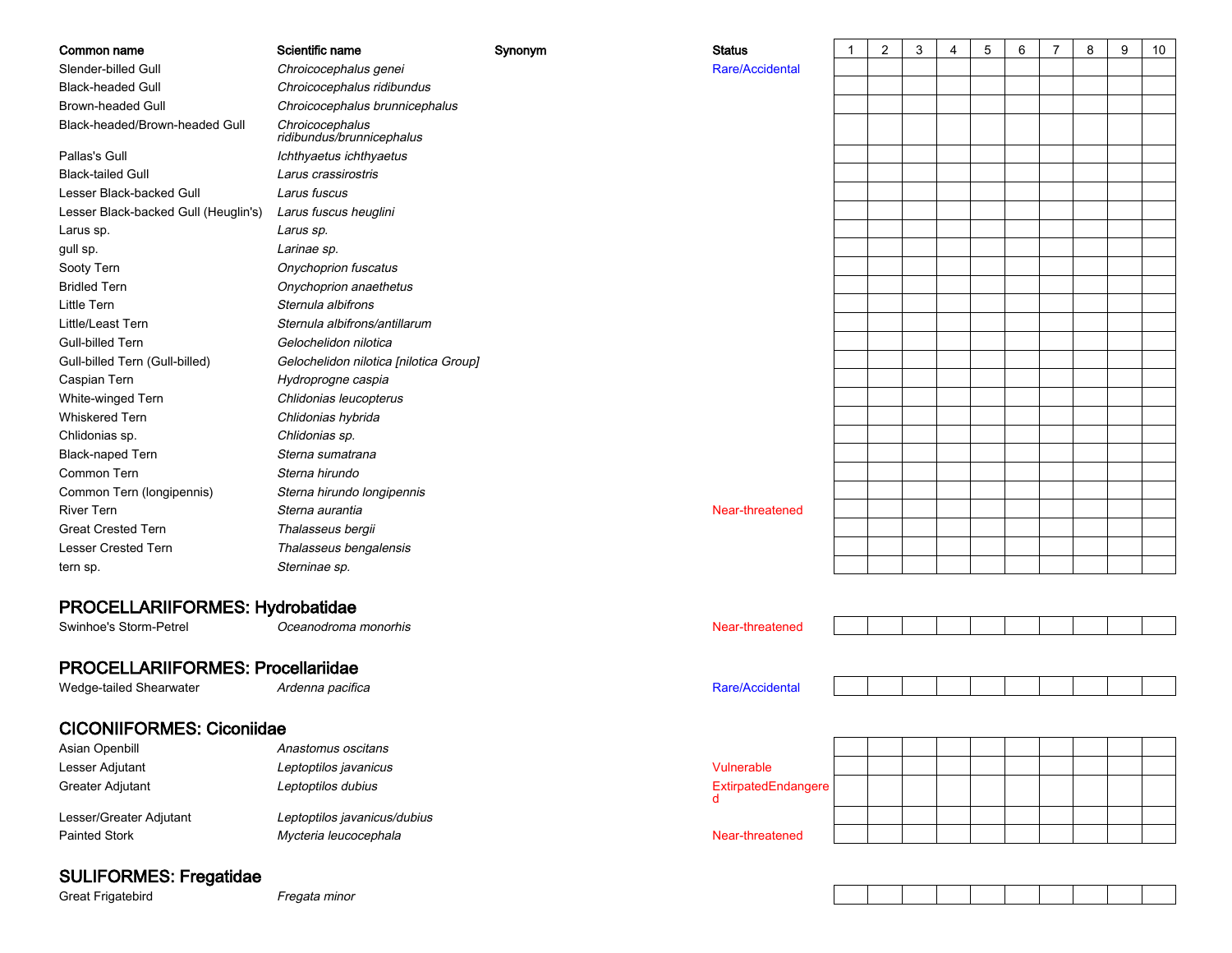| Common name                          | Scientific name                               | Synonym | <b>Status</b>   | -1 | $\overline{2}$ | 3 | 4 | 5 | 6 | $\overline{7}$ | 8 | 9 | 10 |
|--------------------------------------|-----------------------------------------------|---------|-----------------|----|----------------|---|---|---|---|----------------|---|---|----|
|                                      |                                               |         |                 |    |                |   |   |   |   |                |   |   |    |
| <b>SULIFORMES: Sulidae</b>           |                                               |         |                 |    |                |   |   |   |   |                |   |   |    |
| <b>Brown Booby</b>                   | Sula leucogaster                              |         |                 |    |                |   |   |   |   |                |   |   |    |
| <b>SULIFORMES: Anhingidae</b>        |                                               |         |                 |    |                |   |   |   |   |                |   |   |    |
| <b>Oriental Darter</b>               | Anhinga melanogaster                          |         | Near-threatened |    |                |   |   |   |   |                |   |   |    |
|                                      |                                               |         |                 |    |                |   |   |   |   |                |   |   |    |
| <b>SULIFORMES: Phalacrocoracidae</b> |                                               |         |                 |    |                |   |   |   |   |                |   |   |    |
| Little Cormorant                     | Microcarbo niger                              |         |                 |    |                |   |   |   |   |                |   |   |    |
| <b>Great Cormorant</b>               | Phalacrocorax carbo                           |         |                 |    |                |   |   |   |   |                |   |   |    |
| Great Cormorant (Eurasian)           | Phalacrocorax carbo<br>sinensis/hanedae       |         |                 |    |                |   |   |   |   |                |   |   |    |
| Indian Cormorant                     | Phalacrocorax fuscicollis                     |         |                 |    |                |   |   |   |   |                |   |   |    |
| Little/Indian Cormorant              | Microcarbo niger/Phalacrocorax<br>fuscicollis |         |                 |    |                |   |   |   |   |                |   |   |    |
| cormorant sp.                        | Phalacrocoracidae sp.                         |         |                 |    |                |   |   |   |   |                |   |   |    |
|                                      |                                               |         |                 |    |                |   |   |   |   |                |   |   |    |
| PELECANIFORMES: Pelecanidae          |                                               |         |                 |    |                |   |   |   |   |                |   |   |    |
| Spot-billed Pelican                  | Pelecanus philippensis                        |         | Near-threatened |    |                |   |   |   |   |                |   |   |    |
|                                      |                                               |         |                 |    |                |   |   |   |   |                |   |   |    |
| <b>PELECANIFORMES: Ardeidae</b>      |                                               |         |                 |    |                |   |   |   |   |                |   |   |    |
| <b>Yellow Bittern</b>                | Ixobrychus sinensis                           |         |                 |    |                |   |   |   |   |                |   |   |    |
| Schrenck's Bittern                   | Ixobrychus eurhythmus                         |         |                 |    |                |   |   |   |   |                |   |   |    |
| Cinnamon Bittern                     | Ixobrychus cinnamomeus                        |         |                 |    |                |   |   |   |   |                |   |   |    |
| <b>Black Bittern</b>                 | Ixobrychus flavicollis                        |         |                 |    |                |   |   |   |   |                |   |   |    |
| Gray Heron                           | Ardea cinerea                                 |         |                 |    |                |   |   |   |   |                |   |   |    |
| Gray Heron (Gray)                    | Ardea cinerea cinerea/jouyi                   |         |                 |    |                |   |   |   |   |                |   |   |    |
| Purple Heron                         | Ardea purpurea                                |         |                 |    |                |   |   |   |   |                |   |   |    |
| Purple Heron (Purple)                | Ardea purpurea [purpurea Group]               |         |                 |    |                |   |   |   |   |                |   |   |    |
| Gray/Purple Heron                    | Ardea cinerea/purpurea                        |         |                 |    |                |   |   |   |   |                |   |   |    |
| <b>Great Egret</b>                   | Ardea alba                                    |         |                 |    |                |   |   |   |   |                |   |   |    |
| Great Egret (Australasian)           | Ardea alba modesta                            |         |                 |    |                |   |   |   |   |                |   |   |    |
| Intermediate Egret                   | Ardea intermedia                              |         |                 |    |                |   |   |   |   |                |   |   |    |
| Intermediate Egret (Intermediate)    | Ardea intermedia intermedia                   |         |                 |    |                |   |   |   |   |                |   |   |    |
| Great/Intermediate Egret             | Ardea alba/intermedia                         |         |                 |    |                |   |   |   |   |                |   |   |    |
| Little Egret                         | Egretta garzetta                              |         |                 |    |                |   |   |   |   |                |   |   |    |
| Little Egret (Western)               | Egretta garzetta garzetta                     |         |                 |    |                |   |   |   |   |                |   |   |    |
| Pacific Reef-Heron                   | Egretta sacra                                 |         |                 |    |                |   |   |   |   |                |   |   |    |
| Cattle Egret                         | <b>Bubulcus ibis</b>                          |         |                 |    |                |   |   |   |   |                |   |   |    |
| Cattle Egret (Eastern)               | Bubulcus ibis coromandus                      |         |                 |    |                |   |   |   |   |                |   |   |    |
| white egret sp.                      | Ardea/Egretta/Bubulcus sp.                    |         |                 |    |                |   |   |   |   |                |   |   |    |
| Indian Pond-Heron                    | Ardeola grayii                                |         |                 |    |                |   |   |   |   |                |   |   |    |
| Chinese Pond-Heron                   | Ardeola bacchus                               |         |                 |    |                |   |   |   |   |                |   |   |    |
|                                      |                                               |         |                 |    |                |   |   |   |   |                |   |   |    |
|                                      |                                               |         |                 |    |                |   |   |   |   |                |   |   |    |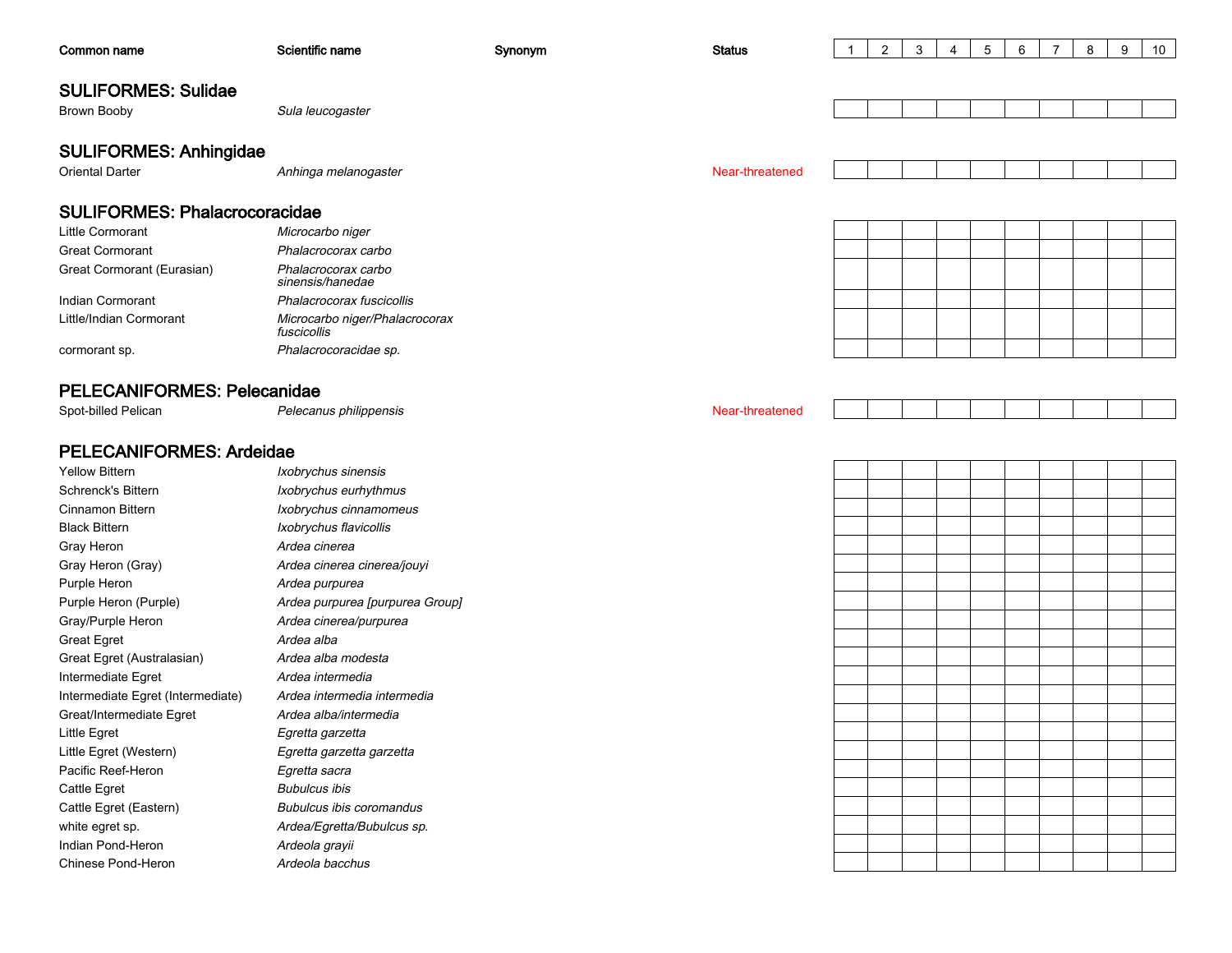| Common name                             | Scientific name                       | Synonym | <b>Status</b> |  | -3 | ৬ | 6 | ŏ | 9 | 10 |
|-----------------------------------------|---------------------------------------|---------|---------------|--|----|---|---|---|---|----|
| Javan Pond-Heron                        | Ardeola speciosa                      |         |               |  |    |   |   |   |   |    |
| pond-heron sp.                          | Ardeola sp.                           |         |               |  |    |   |   |   |   |    |
| <b>Striated Heron</b>                   | <b>Butorides striata</b>              |         |               |  |    |   |   |   |   |    |
| Striated Heron (Old World)              | Butorides striata [atricapilla Group] |         |               |  |    |   |   |   |   |    |
| Green/Striated Heron                    | Butorides virescens/striata           |         |               |  |    |   |   |   |   |    |
| Black-crowned Night-Heron               | Nycticorax nycticorax                 |         |               |  |    |   |   |   |   |    |
| Black-crowned Night-Heron<br>(Eurasian) | Nycticorax nycticorax nycticorax      |         |               |  |    |   |   |   |   |    |
| Malayan Night-Heron                     | Gorsachius melanolophus               |         |               |  |    |   |   |   |   |    |
| heron sp.                               | Ardeidae sp.                          |         |               |  |    |   |   |   |   |    |
|                                         |                                       |         |               |  |    |   |   |   |   |    |

# PELECANIFORMES: Threskiornithidae

| <b>Black-headed Ibis</b>          | I hreskiornis melanocephalus |  |  |  |  |  |  |
|-----------------------------------|------------------------------|--|--|--|--|--|--|
| Black-<br>Spoonbill<br><b>TOD</b> | DIAE<br>ີ'≏a minor           |  |  |  |  |  |  |

### ACCIPITRIFORMES: Pandionidae

 Pandion haliaetus OspreyOsprey (haliaetus)

Pandion haliaetus haliaetus

# ACCIPITRIFORMES: Accipitridae

| <b>Black-winged Kite</b>        | Elanus caeruleus                   |                                          |
|---------------------------------|------------------------------------|------------------------------------------|
| Black-winged Kite (Asian)       | Elanus caeruleus [vociferus Group] |                                          |
| Oriental Honey-buzzard          | Pernis ptilorhynchus               |                                          |
| European/Oriental Honey-buzzard | Pernis apivorus/ptilorhynchus      |                                          |
| <b>Black Baza</b>               | Aviceda leuphotes                  |                                          |
| <b>Red-headed Vulture</b>       | Sarcogyps calvus                   | Rare/AccidentalCritic<br>ally endangered |
| White-rumped Vulture            | Gyps bengalensis                   | Rare/AccidentalCritic<br>ally endangered |
| Slender-billed Vulture          | Gyps tenuirostris                  | Rare/AccidentalCritic<br>ally endangered |
| <b>Crested Serpent-Eagle</b>    | Spilornis cheela                   |                                          |
| <b>Bat Hawk</b>                 | Macheiramphus alcinus              |                                          |
| <b>Rufous-bellied Eagle</b>     | Lophotriorchis kienerii            | Near-threatened                          |
| <b>Greater Spotted Eagle</b>    | Clanga clanga                      | Vulnerable                               |
| Steppe Eagle                    | Aguila nipalensis                  | Rare/AccidentalEnda<br>ngered            |
| Tawny/Steppe Eagle              | Aquila rapax/nipalensis            | Rare/Accidental                          |
| <b>Imperial Eagle</b>           | Aquila heliaca                     | Vulnerable                               |
| Gray-faced Buzzard              | <b>Butastur indicus</b>            |                                          |
| Eastern Marsh-Harrier           | Circus spilonotus                  |                                          |
| Eastern/Papuan Marsh-Harrier    | Circus spilonotus/spilothorax      |                                          |
| Pied Harrier                    | Circus melanoleucos                |                                          |
| harrier sp.                     | Circus sp.                         |                                          |
| Shikra                          | Accipiter badius                   |                                          |
| Shikra (Asian)                  | Accipiter badius [badius Group]    |                                          |
|                                 |                                    |                                          |

| Rare/AccidentalCritic<br>ally endangered |  |  |  |  |  |
|------------------------------------------|--|--|--|--|--|
| Rare/AccidentalCritic<br>ally endangered |  |  |  |  |  |
| Rare/AccidentalCritic<br>ally endangered |  |  |  |  |  |
|                                          |  |  |  |  |  |
|                                          |  |  |  |  |  |
| Near-threatened                          |  |  |  |  |  |
| Vulnerable                               |  |  |  |  |  |
| Rare/AccidentalEnda<br>ngered            |  |  |  |  |  |
| Rare/Accidental                          |  |  |  |  |  |
| Vulnerable                               |  |  |  |  |  |
|                                          |  |  |  |  |  |
|                                          |  |  |  |  |  |
|                                          |  |  |  |  |  |
|                                          |  |  |  |  |  |
|                                          |  |  |  |  |  |
|                                          |  |  |  |  |  |
|                                          |  |  |  |  |  |
|                                          |  |  |  |  |  |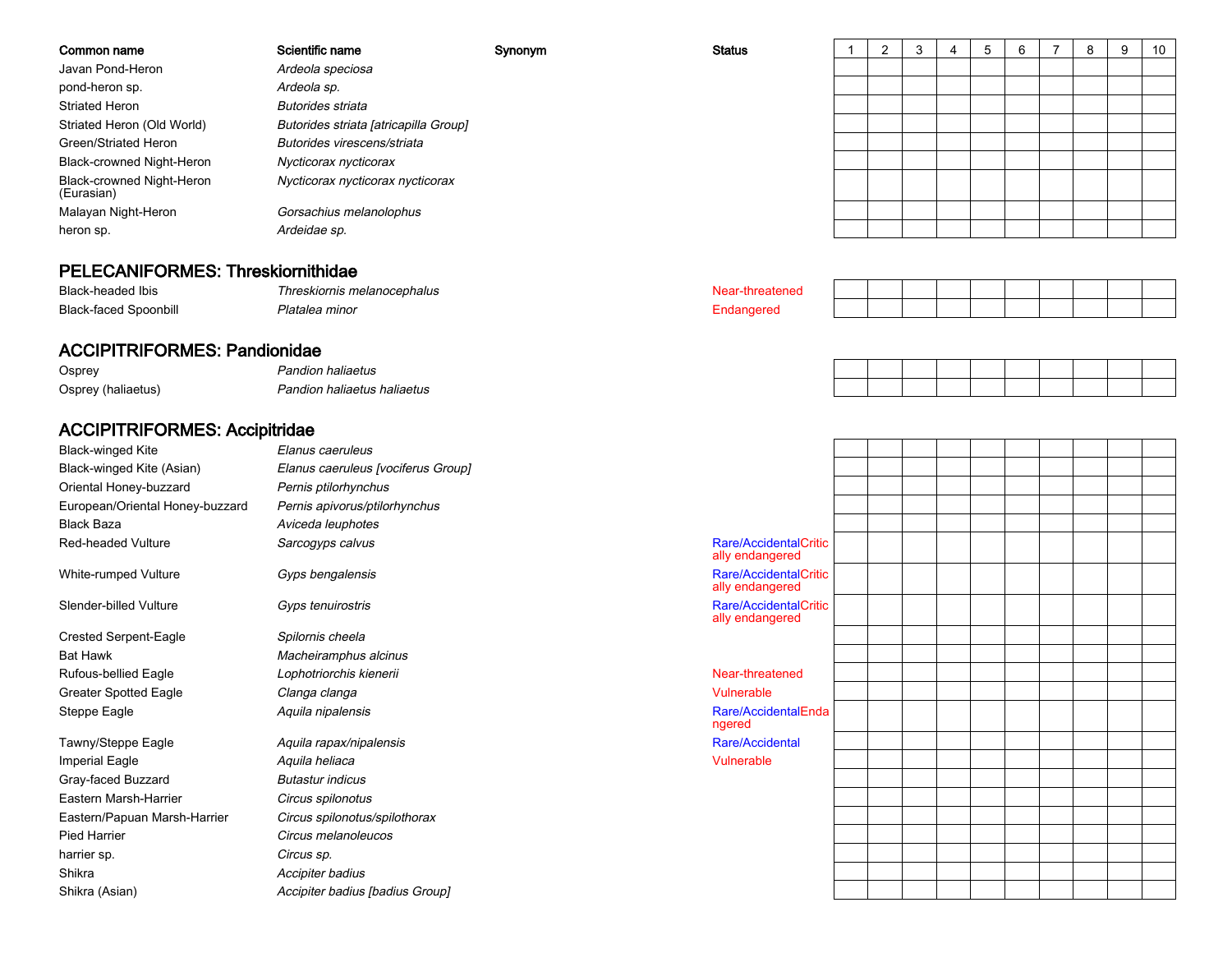| Common name                      | Scientific name                    | Synonym | <b>Status</b>   | 2 |  | 5 | 6 |  | 9 | 10 |
|----------------------------------|------------------------------------|---------|-----------------|---|--|---|---|--|---|----|
| Chinese Sparrowhawk              | Accipiter soloensis                |         |                 |   |  |   |   |  |   |    |
| Japanese Sparrowhawk             | Accipiter gularis                  |         |                 |   |  |   |   |  |   |    |
| Japanese Sparrowhawk/Besra       | Accipiter gularis/virgatus         |         |                 |   |  |   |   |  |   |    |
| Accipiter sp.                    | Accipiter sp.                      |         |                 |   |  |   |   |  |   |    |
| <b>Black Kite</b>                | Milvus migrans                     |         |                 |   |  |   |   |  |   |    |
| Black Kite (Black-eared)         | Milvus migrans lineatus/formosanus |         |                 |   |  |   |   |  |   |    |
| <b>Brahminy Kite</b>             | Haliastur indus                    |         |                 |   |  |   |   |  |   |    |
| Lesser Fish-Eagle                | Haliaeetus humilis                 |         | Near-threatened |   |  |   |   |  |   |    |
| Gray-headed Fish-Eagle           | Haliaeetus ichthyaetus             |         | Near-threatened |   |  |   |   |  |   |    |
| Common Buzzard                   | Buteo buteo                        |         |                 |   |  |   |   |  |   |    |
| Eastern Buzzard                  | Buteo japonicus                    |         |                 |   |  |   |   |  |   |    |
| Common/Himalayan/Eastern Buzzard | Buteo buteo/refectus/japonicus     |         |                 |   |  |   |   |  |   |    |
| Himalayan/Eastern Buzzard        | Buteo refectus/japonicus           |         |                 |   |  |   |   |  |   |    |

### STRIGIFORMES: Tytonidae

| Barn Owl            | Tyto alba              |
|---------------------|------------------------|
| Barn Owl (Eurasian) | Tyto alba [alba Group] |
| Oriental Bay-Owl    | Phodilus badius        |

### STRIGIFORMES: Strigidae

| Collared Scops-Owl         | Otus lettia              |
|----------------------------|--------------------------|
| Oriental Scops-Owl         | Otus sunia               |
| Brown Fish-Owl             | Ketupa zeylonensis       |
| Asian Barred Owlet         | Glaucidium cuculoides    |
| <b>Spotted Owlet</b>       | Athene brama             |
| Short-eared Owl            | Asio flammeus            |
| Short-eared Owl (Northern) | Asio flammeus flammeus   |
| Brown Boobook              | Ninox scutulata          |
| Brown/Northern Boobook     | Ninox scutulata/japonica |
|                            |                          |

### TROGONIFORMES: Trogonidae

 Harpactes oreskios Orange-breasted Trogon

# BUCEROTIFORMES: Upupidae

Eurasian HoopoeEurasian Hoopoe (Eurasian)

### e D*upupa epops* Upupa epops [epops Group]

# BUCEROTIFORMES: Bucerotidae

| Great Hornbill         | <i>Buceros bicornis</i>   | Vulnerable |
|------------------------|---------------------------|------------|
| Oriental Pied-Hornbill | Anthracoceros albirostris |            |
| Wreathed Hornbill      | Rhyticeros undulatus      | Vulnerable |

# CORACIIFORMES: Alcedinidae

Common Kingfisher

r *Alcedo atthis* 





Vulnerable

|  | √ulnerable |  |  |  |
|--|------------|--|--|--|
|  |            |  |  |  |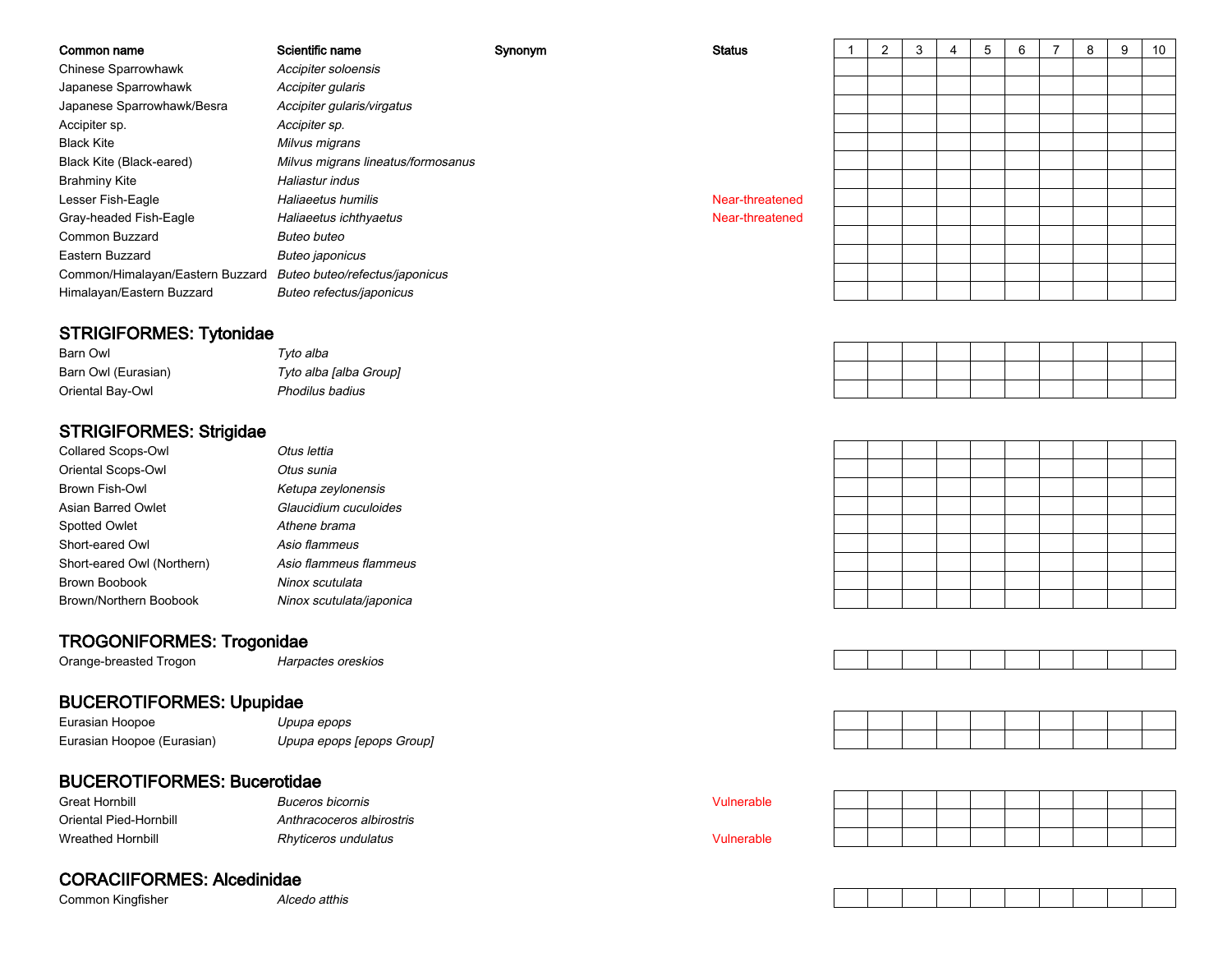| Common name                                     | Scientific name                     | Synonym | <b>Status</b> | 2 | 3 | 5 | 6 | 8 | 9 | 10 |
|-------------------------------------------------|-------------------------------------|---------|---------------|---|---|---|---|---|---|----|
| Common Kingfisher (Common)                      | Alcedo atthis [atthis Group]        |         |               |   |   |   |   |   |   |    |
| Black-backed Dwarf-Kingfisher                   | Ceyx erithaca                       |         |               |   |   |   |   |   |   |    |
| Rufous-backed Dwarf-Kingfisher                  | Ceyx rufidorsa                      |         |               |   |   |   |   |   |   |    |
| Black-backed/Rufous-backed Dwarf-<br>Kingfisher | Ceyx erithaca/rufidorsa             |         |               |   |   |   |   |   |   |    |
| Stork-billed Kingfisher                         | Pelargopsis capensis                |         |               |   |   |   |   |   |   |    |
| Ruddy Kingfisher                                | Halcyon coromanda                   |         |               |   |   |   |   |   |   |    |
| White-throated Kingfisher                       | Halcyon smyrnensis                  |         |               |   |   |   |   |   |   |    |
| <b>Black-capped Kingfisher</b>                  | Halcyon pileata                     |         |               |   |   |   |   |   |   |    |
| <b>Collared Kingfisher</b>                      | Todiramphus chloris                 |         |               |   |   |   |   |   |   |    |
| Collared Kingfisher (Oriental)                  | Todiramphus chloris [humii Group]   |         |               |   |   |   |   |   |   |    |
| Collared Kingfisher (Collared)                  | Todiramphus chloris [chloris Group] |         |               |   |   |   |   |   |   |    |
| Pied Kingfisher                                 | Ceryle rudis                        |         |               |   |   |   |   |   |   |    |
| kingfisher sp.                                  | Alcedinidae sp.                     |         |               |   |   |   |   |   |   |    |
|                                                 |                                     |         |               |   |   |   |   |   |   |    |

# CORACIIFORMES: Meropidae

| Red-bearded Bee-eater            | Nyctyornis amictus                   |
|----------------------------------|--------------------------------------|
| Green Bee-eater                  | Merops orientalis                    |
| Green Bee-eater (Russet-crowned) | Merops orientalis [orientalis Group] |
| <b>Blue-throated Bee-eater</b>   | Merops viridis                       |
| <b>Blue-tailed Bee-eater</b>     | Merops philippinus                   |
| Chestnut-headed Bee-eater        | Merops leschenaulti                  |
| bee-eater sp.                    | Merops sp.                           |

### CORACIIFORMES: Coraciidae

| Indochinese Roller        | Coracias affinis              |
|---------------------------|-------------------------------|
| Indian/Indochinese Roller | Coracias benghalensis/affinis |
| <b>Dollarbird</b>         | Eurystomus orientalis         |

# PICIFORMES: Megalaimidae

| <b>Coppersmith Barbet</b>    | Psilopo |
|------------------------------|---------|
| <b>Red-throated Barbet</b>   | Psilopo |
| Lineated Barbet              | Psilopo |
| Lineated/Brown-headed Barbet | Psilopo |

### PICIFORMES: Picidae

| Eurasian Wryneck                         | Jynx torquilla              |
|------------------------------------------|-----------------------------|
| Freckle-breasted Woodpecker              | Dendrocopos analis          |
| Common Flameback                         | Dinopium javanense          |
| Laced Woodpecker                         | Picus vittatus              |
| Streak-breasted/Laced Woodpecker         | Picus viridanus/vittatus    |
| Gray-headed Woodpecker                   | Picus canus                 |
| Gray-headed Woodpecker (Black-<br>naped) | Picus canus [guerini Group] |

gon haemacephalus Psilopogon mystacophanospgon lineatus Psilopogon lineatus/zeylanicus

# Jynx torquillar **Dendrocopos analis**  Dinopium javanense Picus vittatus Picus viridanus/vittatusPicus canus

#### Near-threatened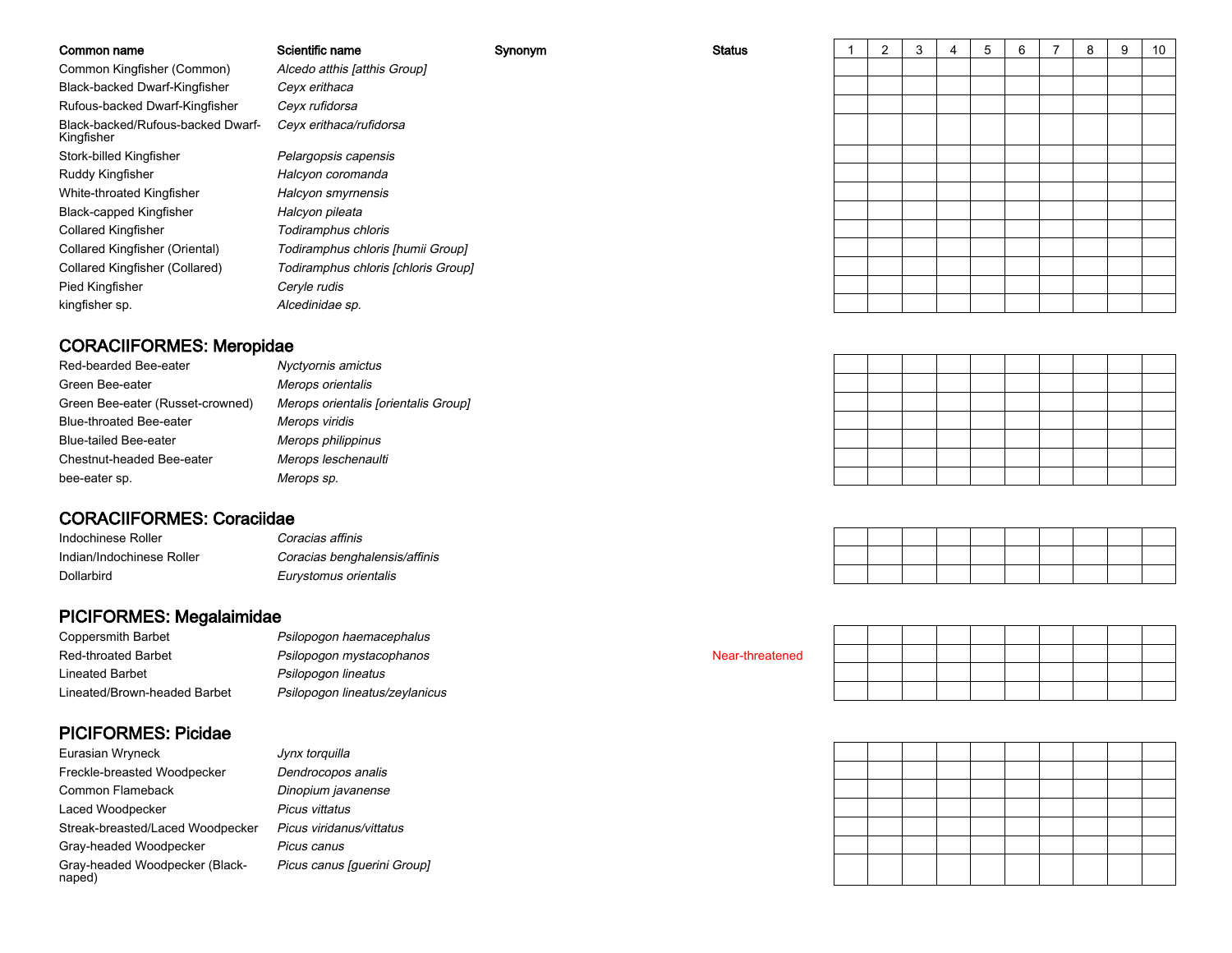| Common name                                   | Scientific name                                    | Synonym | <b>Status</b>   | -1 | 2 | 3 | 4 | 5 | 6 | $\overline{7}$ | 8 | 9 | 10 |
|-----------------------------------------------|----------------------------------------------------|---------|-----------------|----|---|---|---|---|---|----------------|---|---|----|
| <b>FALCONIFORMES: Falconidae</b>              |                                                    |         |                 |    |   |   |   |   |   |                |   |   |    |
| Eurasian Kestrel                              | <b>Falco tinnunculus</b>                           |         |                 |    |   |   |   |   |   |                |   |   |    |
| Eurasian Kestrel (Eurasian)                   | Falco tinnunculus [tinnunculus Group]              |         |                 |    |   |   |   |   |   |                |   |   |    |
| Eurasian/Rock Kestrel                         | Falco tinnunculus/rupicolus                        |         |                 |    |   |   |   |   |   |                |   |   |    |
| Peregrine Falcon                              | Falco peregrinus                                   |         |                 |    |   |   |   |   |   |                |   |   |    |
| Peregrine Falcon (Tundra)                     | Falco peregrinus calidus/tundrius                  |         |                 |    |   |   |   |   |   |                |   |   |    |
| Peregrine Falcon (Eurasian)                   | Falco peregrinus [peregrinus Group]                |         |                 |    |   |   |   |   |   |                |   |   |    |
|                                               |                                                    |         |                 |    |   |   |   |   |   |                |   |   |    |
| <b>PSITTACIFORMES: Psittaculidae</b>          |                                                    |         |                 |    |   |   |   |   |   |                |   |   |    |
| Red-breasted Parakeet                         | Psittacula alexandri                               |         | Near-threatened |    |   |   |   |   |   |                |   |   |    |
| Vernal Hanging-Parrot                         | Loriculus vernalis                                 |         |                 |    |   |   |   |   |   |                |   |   |    |
|                                               |                                                    |         |                 |    |   |   |   |   |   |                |   |   |    |
| <b>PASSERIFORMES: Pittidae</b>                |                                                    |         |                 |    |   |   |   |   |   |                |   |   |    |
| <b>Blue-winged Pitta</b>                      | Pitta moluccensis                                  |         |                 |    |   |   |   |   |   |                |   |   |    |
| <b>Hooded Pitta</b>                           | Pitta sordida                                      |         |                 |    |   |   |   |   |   |                |   |   |    |
|                                               |                                                    |         |                 |    |   |   |   |   |   |                |   |   |    |
| <b>PASSERIFORMES: Acanthizidae</b>            |                                                    |         |                 |    |   |   |   |   |   |                |   |   |    |
| Golden-bellied Gerygone                       | Gerygone sulphurea                                 |         |                 |    |   |   |   |   |   |                |   |   |    |
| PASSERIFORMES: Campephagidae                  |                                                    |         |                 |    |   |   |   |   |   |                |   |   |    |
| <b>Small Minivet</b>                          |                                                    |         |                 |    |   |   |   |   |   |                |   |   |    |
|                                               | Pericrocotus cinnamomeus                           |         |                 |    |   |   |   |   |   |                |   |   |    |
| Long-tailed Minivet<br><b>Scarlet Minivet</b> | Pericrocotus ethologus                             |         |                 |    |   |   |   |   |   |                |   |   |    |
| Ashy Minivet                                  | Pericrocotus speciosus<br>Pericrocotus divaricatus |         |                 |    |   |   |   |   |   |                |   |   |    |
| Ryukyu/Ashy Minivet                           | Pericrocotus tegimae/divaricatus                   |         |                 |    |   |   |   |   |   |                |   |   |    |
| <b>Brown-rumped Minivet</b>                   | Pericrocotus cantonensis                           |         |                 |    |   |   |   |   |   |                |   |   |    |
| Rosy Minivet                                  | Pericrocotus roseus                                |         |                 |    |   |   |   |   |   |                |   |   |    |
| minivet sp.                                   | Pericrocotus sp.                                   |         |                 |    |   |   |   |   |   |                |   |   |    |
| Large Cuckooshrike                            | Coracina macei                                     |         |                 |    |   |   |   |   |   |                |   |   |    |
| Black-winged Cuckooshrike                     | Lalage melaschistos                                |         |                 |    |   |   |   |   |   |                |   |   |    |
|                                               |                                                    |         |                 |    |   |   |   |   |   |                |   |   |    |
| PASSERIFORMES: Pachycephalidae                |                                                    |         |                 |    |   |   |   |   |   |                |   |   |    |
| Mangrove Whistler                             | Pachycephala cinerea                               |         |                 |    |   |   |   |   |   |                |   |   |    |
|                                               |                                                    |         |                 |    |   |   |   |   |   |                |   |   |    |

# PASSERIFORMES: Oriolidae

| <b>Black-naped Oriole</b>       | Oriolus |
|---------------------------------|---------|
| Black-naped Oriole (East Asian) | Oriolus |
| Maroon Oriole                   | Oriolus |

chinensis chinensis diffusus traillii

# PASSERIFORMES: Artamidae

Ashy Woodswallow

w and **Artamus** fuscus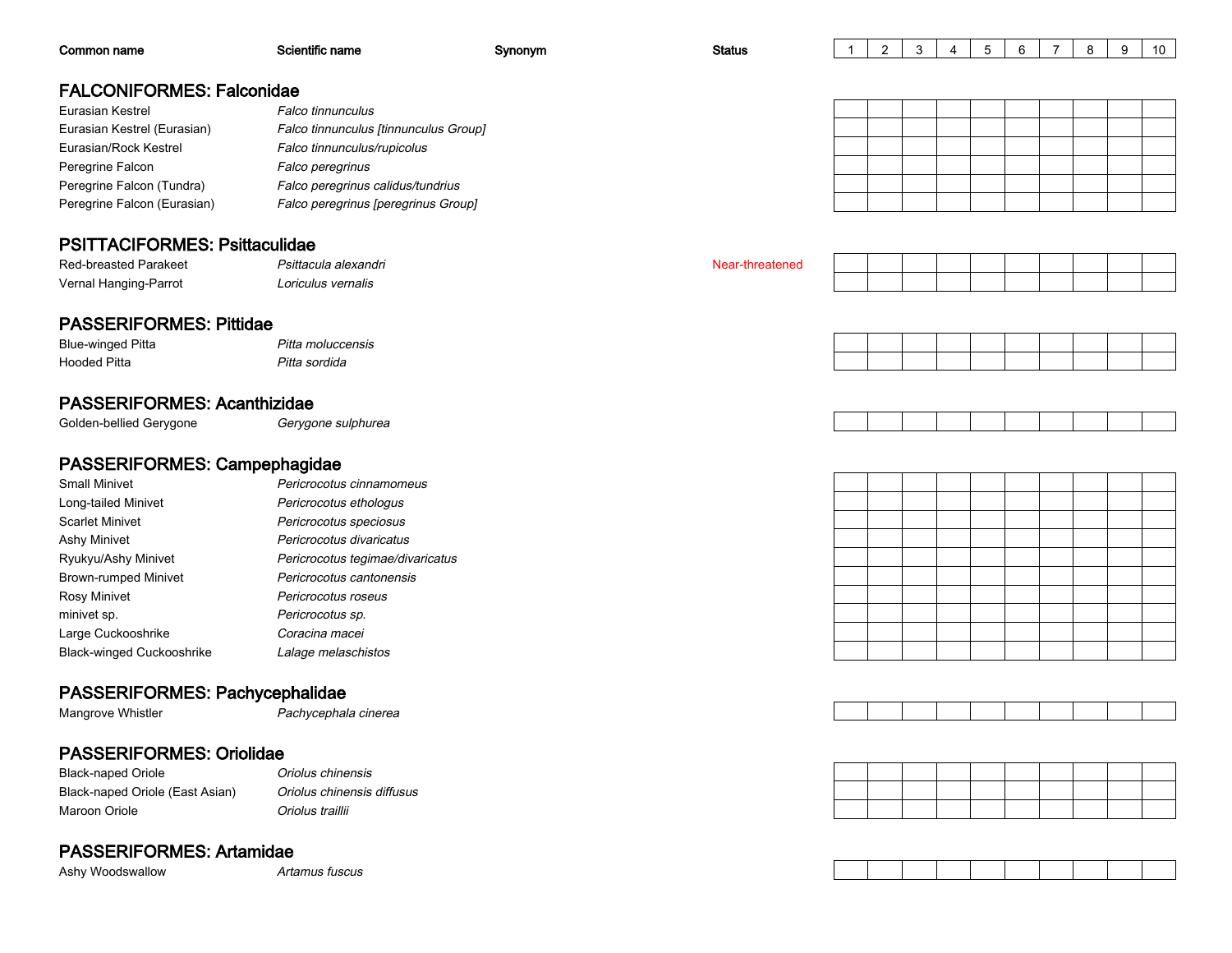| Common name                        | Scientific name       | Synonym | <b>Status</b> |  |  | 5 | 6 | 8 | 9 | 10 |
|------------------------------------|-----------------------|---------|---------------|--|--|---|---|---|---|----|
| <b>PASSERIFORMES: Vangidae</b>     |                       |         |               |  |  |   |   |   |   |    |
| Large Woodshrike                   | Tephrodornis virgatus |         |               |  |  |   |   |   |   |    |
| Bar-winged Flycatcher-shrike       | Hemipus picatus       |         |               |  |  |   |   |   |   |    |
| <b>PASSERIFORMES: Aegithinidae</b> |                       |         |               |  |  |   |   |   |   |    |
| Common lora                        | Aegithina tiphia      |         |               |  |  |   |   |   |   |    |
| Great lora                         | Aegithina lafresnayei |         |               |  |  |   |   |   |   |    |
| <b>PASSERIFORMES: Rhipiduridae</b> |                       |         |               |  |  |   |   |   |   |    |
| Malaysian Pied-Fantail             | Rhipidura javanica    |         |               |  |  |   |   |   |   |    |
| White-browed Fantail               | Rhipidura aureola     |         |               |  |  |   |   |   |   |    |

### PASSERIFORMES: Dicruridae

| <b>Black Drongo</b>                | Dicrurus macrocercus                         |
|------------------------------------|----------------------------------------------|
| Ashy Drongo                        | Dicrurus leucophaeus                         |
| Ashy Drongo (Chinese White-faced)  | Dicrurus leucophaeus [innexus<br>Group]      |
| Crow-billed Drongo                 | Dicrurus annectens                           |
| Hair-crested Drongo                | Dicrurus hottentottus                        |
| Hair-crested Drongo (Short-tailed) | Dicrurus hottentottus<br>striatus/samarensis |
| Greater Racket-tailed Drongo       | Dicrurus paradiseus                          |
|                                    |                                              |

Rhipidura aureola

# PASSERIFORMES: Monarchidae

| Black-naped Monarch                         | Hypothymis azurea                   |
|---------------------------------------------|-------------------------------------|
| Amur Paradise-Flycatcher                    | Terpsiphone incei                   |
| <b>Blyth's Paradise-Flycatcher</b>          | Terpsiphone affinis                 |
| Blyth's Paradise-Flycatcher (Blyth's)       | Terpsiphone affinis [affinis Group] |
| Amur/Blyth's/Indian Paradise-<br>Flycatcher | Terpsiphone incei/affinis/paradisi  |

### PASSERIFORMES: Laniidae

| Tiger Shrike              | Lanius tigrinus                     |
|---------------------------|-------------------------------------|
| <b>Brown Shrike</b>       | Lanius cristatus                    |
| Brown Shrike (Brown)      | Lanius cristatus cristatus/confusus |
| Brown Shrike (Philippine) | Lanius cristatus lucionensis        |
| Long-tailed Shrike        | Lanius schach                       |
| shrike sp.                | Lanius sp.                          |

# PASSERIFORMES: Corvidae

| Racket-tailed Treepie            | Crypsirina temia    |
|----------------------------------|---------------------|
| Large-billed Crow                | Corvus macrorh      |
| Large-billed Crow (Large-billed) | Corvus macrorh<br>. |

 Corvus macrorhynchos Corvus macrorhynchos [macrorhynchos Group]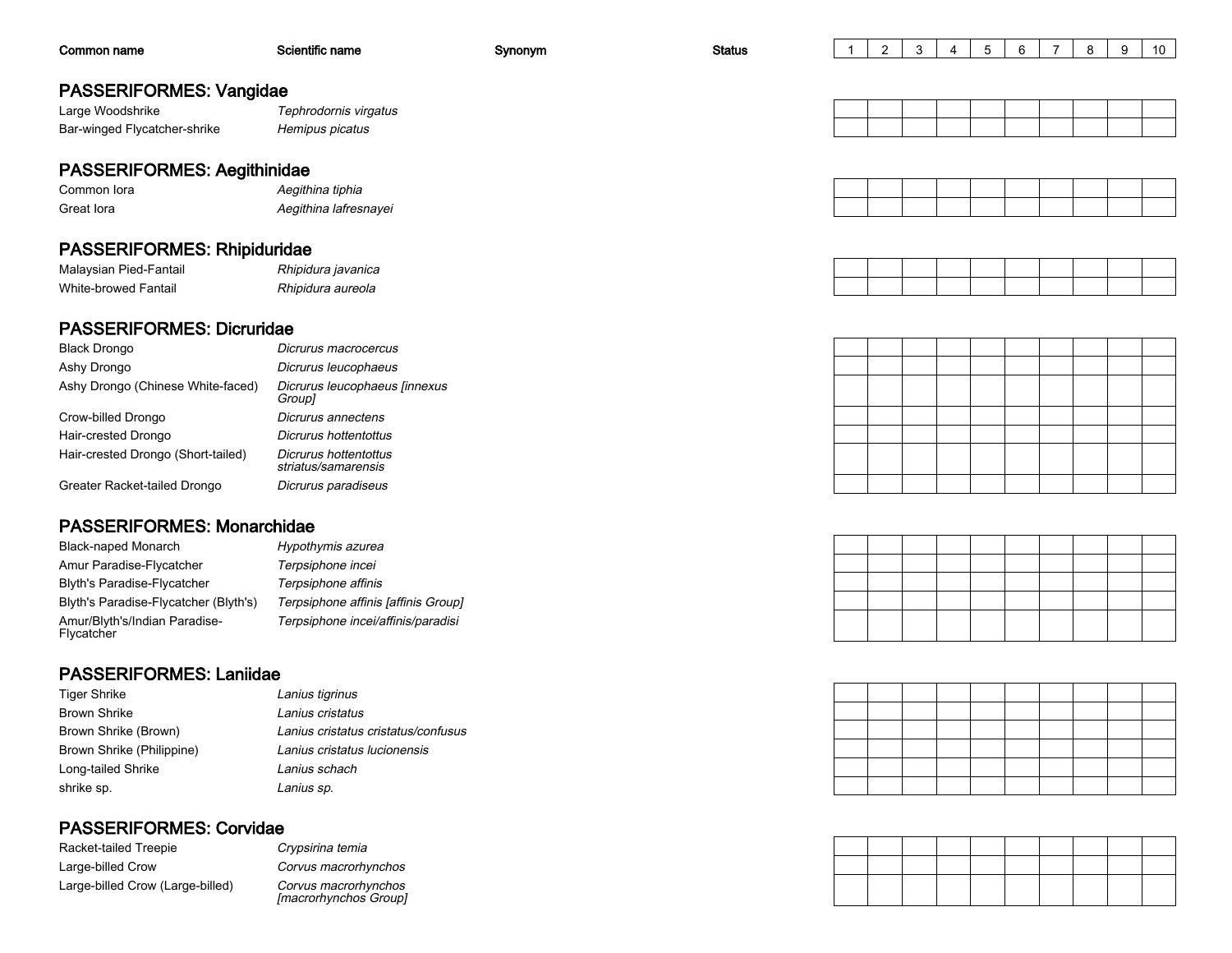| Common name                                       | Scientific name                          | Synonym | <b>Status</b> | $\overline{1}$ | $\mathbf{2}$ | 3 | 4 | 5 | 6 | 7 | 8 | 9 | 10 |
|---------------------------------------------------|------------------------------------------|---------|---------------|----------------|--------------|---|---|---|---|---|---|---|----|
| Large-billed Crow (Eastern)                       | Corvus macrorhynchos levaillantii        |         |               |                |              |   |   |   |   |   |   |   |    |
|                                                   |                                          |         |               |                |              |   |   |   |   |   |   |   |    |
| <b>PASSERIFORMES: Stenostiridae</b>               |                                          |         |               |                |              |   |   |   |   |   |   |   |    |
| Gray-headed Canary-Flycatcher                     | Culicicapa ceylonensis                   |         |               |                |              |   |   |   |   |   |   |   |    |
|                                                   |                                          |         |               |                |              |   |   |   |   |   |   |   |    |
| <b>PASSERIFORMES: Paridae</b>                     |                                          |         |               |                |              |   |   |   |   |   |   |   |    |
| Cinereous Tit                                     | Parus cinereus                           |         |               |                |              |   |   |   |   |   |   |   |    |
|                                                   |                                          |         |               |                |              |   |   |   |   |   |   |   |    |
| <b>PASSERIFORMES: Alaudidae</b>                   |                                          |         |               |                |              |   |   |   |   |   |   |   |    |
| Oriental Skylark                                  | Alauda gulgula                           |         |               |                |              |   |   |   |   |   |   |   |    |
|                                                   |                                          |         |               |                |              |   |   |   |   |   |   |   |    |
| <b>PASSERIFORMES: Cisticolidae</b>                |                                          |         |               |                |              |   |   |   |   |   |   |   |    |
| <b>Common Tailorbird</b>                          | Orthotomus sutorius                      |         |               |                |              |   |   |   |   |   |   |   |    |
| Dark-necked Tailorbird                            | Orthotomus atrogularis                   |         |               |                |              |   |   |   |   |   |   |   |    |
| <b>Rufescent Prinia</b>                           | Prinia rufescens                         |         |               |                |              |   |   |   |   |   |   |   |    |
| Gray-breasted Prinia                              | Prinia hodgsonii                         |         |               |                |              |   |   |   |   |   |   |   |    |
| Yellow-bellied Prinia                             | Prinia flaviventris                      |         |               |                |              |   |   |   |   |   |   |   |    |
| Yellow-bellied Prinia (Yellow-bellied)            | Prinia flaviventris [flaviventris Group] |         |               |                |              |   |   |   |   |   |   |   |    |
| Plain Prinia                                      | Prinia inornata                          |         |               |                |              |   |   |   |   |   |   |   |    |
| Zitting Cisticola                                 | Cisticola juncidis                       |         |               |                |              |   |   |   |   |   |   |   |    |
| Golden-headed Cisticola                           | Cisticola exilis                         |         |               |                |              |   |   |   |   |   |   |   |    |
| cisticola sp.                                     | Cisticola sp.                            |         |               |                |              |   |   |   |   |   |   |   |    |
|                                                   |                                          |         |               |                |              |   |   |   |   |   |   |   |    |
| <b>PASSERIFORMES: Acrocephalidae</b>              |                                          |         |               |                |              |   |   |   |   |   |   |   |    |
| <b>Thick-billed Warbler</b>                       | Arundinax aedon                          |         |               |                |              |   |   |   |   |   |   |   |    |
| <b>Black-browed Reed Warbler</b>                  | Acrocephalus bistrigiceps                |         |               |                |              |   |   |   |   |   |   |   |    |
| <b>Blunt-winged Warbler</b>                       | Acrocephalus concinens                   |         |               |                |              |   |   |   |   |   |   |   |    |
| Manchurian Reed Warbler                           | Acrocephalus tangorum                    |         | Vulnerable    |                |              |   |   |   |   |   |   |   |    |
| Oriental Reed Warbler                             | Acrocephalus orientalis                  |         |               |                |              |   |   |   |   |   |   |   |    |
|                                                   |                                          |         |               |                |              |   |   |   |   |   |   |   |    |
| <b>PASSERIFORMES: Locustellidae</b>               |                                          |         |               |                |              |   |   |   |   |   |   |   |    |
| <b>Striated Grassbird</b>                         | Megalurus palustris                      |         |               |                |              |   |   |   |   |   |   |   |    |
| Pallas's Grasshopper-Warbler                      | Locustella certhiola                     |         |               |                |              |   |   |   |   |   |   |   |    |
| Lanceolated Warbler<br><b>Baikal Bush Warbler</b> | Locustella lanceolata                    |         |               |                |              |   |   |   |   |   |   |   |    |
|                                                   | Locustella davidi                        |         |               |                |              |   |   |   |   |   |   |   |    |
| Locustella sp.                                    | Locustella sp.                           |         |               |                |              |   |   |   |   |   |   |   |    |
| <b>PASSERIFORMES: Hirundinidae</b>                |                                          |         |               |                |              |   |   |   |   |   |   |   |    |
| <b>Bank Swallow</b>                               | Riparia riparia                          |         |               |                |              |   |   |   |   |   |   |   |    |
| Bank Swallow/Pale Sand Martin                     | Riparia riparia/diluta                   |         |               |                |              |   |   |   |   |   |   |   |    |
| <b>Barn Swallow</b>                               | Hirundo rustica                          |         |               |                |              |   |   |   |   |   |   |   |    |

 Hirundo rustica Hirundo rustica gutturalis/mandschuricaHirundo tahitica

Pacific Swallow

Barn Swallow (Buff-bellied)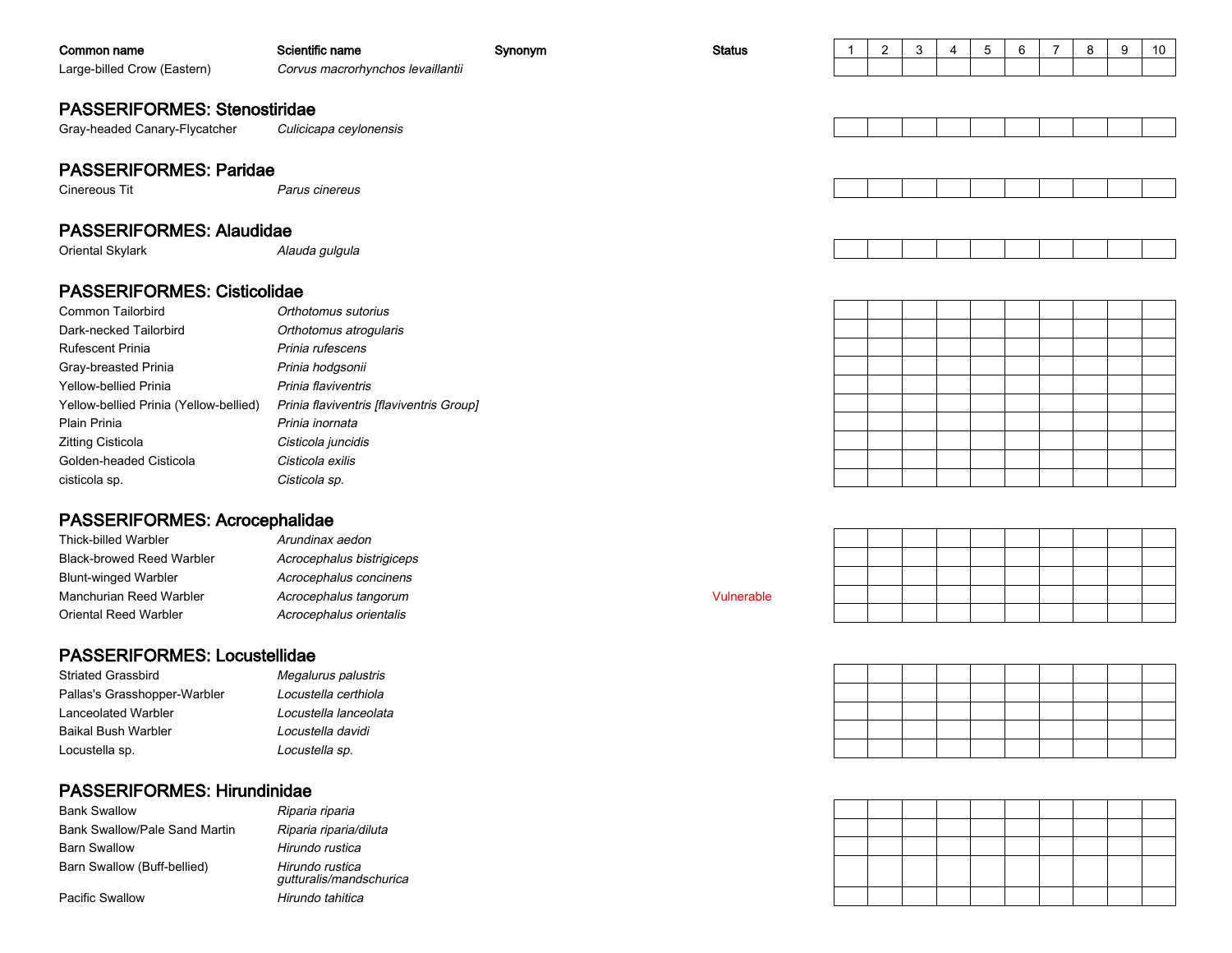| Common name                     | Scientific name                   | Synonym | <b>Status</b> |  |  | Ю | 6 | o | 10 |
|---------------------------------|-----------------------------------|---------|---------------|--|--|---|---|---|----|
| Pacific Swallow (Pacific)       | Hirundo tahitica [javanica Group] |         |               |  |  |   |   |   |    |
| <b>Red-rumped Swallow</b>       | Cecropis daurica                  |         |               |  |  |   |   |   |    |
| Red-rumped Swallow (Red-rumped) | Cecropis daurica [daurica Group]  |         |               |  |  |   |   |   |    |
| Red-rumped/Striated Swallow     | Cecropis daurica/striolata        |         |               |  |  |   |   |   |    |
| Asian House-Martin              | Delichon dasypus                  |         |               |  |  |   |   |   |    |
| Common/Asian House-Martin       | Delichon urbicum/dasypus          |         |               |  |  |   |   |   |    |
| swallow sp.                     | Hirundinidae sp.                  |         |               |  |  |   |   |   |    |

# PASSERIFORMES: Pycnonotidae

| Black-headed Bulbul                          | Brachypodius atriceps                   |
|----------------------------------------------|-----------------------------------------|
| <b>Black-crested Bulbul</b>                  | Rubigula flaviventris                   |
| Red-whiskered Bulbul                         | Pycnonotus jocosus                      |
| Sooty-headed Bulbul                          | Pycnonotus aurigaster                   |
| Stripe-throated Bulbul                       | Pycnonotus finlaysoni                   |
| Stripe-throated Bulbul (Stripe-<br>throated) | Pycnonotus finlaysoni finlaysoni/eous   |
| <b>Yellow-vented Bulbul</b>                  | Pycnonotus goiavier                     |
| Streak-eared Bulbul                          | Pycnonotus conradi                      |
| Brachypodius/Rubigula/Pycnonotus<br>sp.      | Brachypodius/Rubigula/Pycnonotus<br>sp. |

# PASSERIFORMES: Phylloscopidae

| Yellow-browed Warbler                                       | Phylloscopus inornatus                     |          |
|-------------------------------------------------------------|--------------------------------------------|----------|
| Yellow-browed/Hume's Warbler                                | Phylloscopus inornatus/humei               |          |
| Radde's Warbler                                             | Phylloscopus schwarzi                      |          |
| Dusky Warbler                                               | Phylloscopus fuscatus                      |          |
| Dusky/Smoky Warbler                                         | Phylloscopus fuscatus/fuligiventer         |          |
| Eastern Crowned Warbler                                     | Phylloscopus coronatus                     |          |
| Martens's Warbler                                           | Phylloscopus omeiensis                     |          |
| Alström's Warbler                                           | Phylloscopus soror                         | $\star$  |
| Phylloscopus sp. (Golden-spectacled<br>Warbler complex)     | Phylloscopus sp. (burkii complex)          |          |
| <b>Greenish Warbler</b>                                     | Phylloscopus trochiloides                  | $\prime$ |
| Two-barred Warbler                                          | Phylloscopus plumbeitarsus                 |          |
| Greenish/Two-barred Warbler                                 | Phylloscopus<br>trochiloides/plumbeitarsus |          |
| Pale-legged Leaf Warbler                                    | Phylloscopus tenellipes                    |          |
| Sakhalin Leaf Warbler                                       | Phylloscopus borealoides                   |          |
| Pale-legged/Sakhalin Leaf Warbler                           | Phylloscopus tenellipes/borealoides        |          |
| Arctic Warbler                                              | Phylloscopus borealis                      |          |
| Kamchatka Leaf Warbler                                      | Phylloscopus examinandus                   |          |
| Arctic/Kamchatka Leaf Warbler                               | Phylloscopus borealis/examinandus          |          |
| Japanese Leaf/Arctic/Kamchatka Leaf Phylloscopus<br>Warbler | xanthodryas/borealis/examinandus           |          |
| Sulphur-breasted Warbler                                    | Phylloscopus ricketti                      |          |
| Phylloscopus sp.                                            | Phylloscopus sp.                           |          |
|                                                             |                                            |          |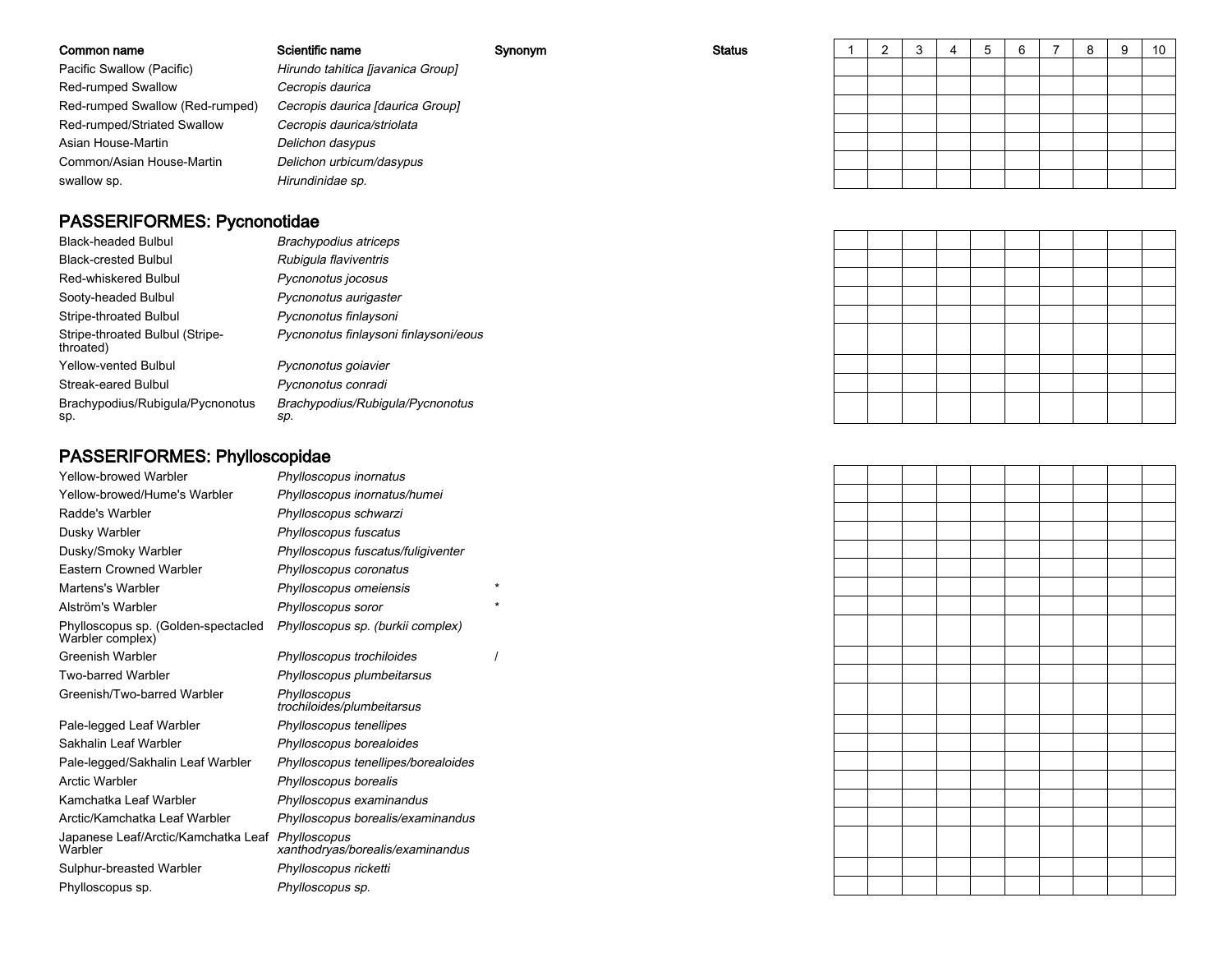| Common name                                    | Scientific name                           | Synonym | <b>Status</b>        | $\overline{1}$ | $\overline{2}$ | 3 | 4 | $\sqrt{5}$ | 6 | $\overline{7}$ | 8 | 9 | 10 |
|------------------------------------------------|-------------------------------------------|---------|----------------------|----------------|----------------|---|---|------------|---|----------------|---|---|----|
|                                                |                                           |         |                      |                |                |   |   |            |   |                |   |   |    |
| <b>PASSERIFORMES: Sylviidae</b>                |                                           |         |                      |                |                |   |   |            |   |                |   |   |    |
| Yellow-eyed Babbler                            | Chrysomma sinense                         |         |                      |                |                |   |   |            |   |                |   |   |    |
|                                                |                                           |         |                      |                |                |   |   |            |   |                |   |   |    |
| PASSERIFORMES: Zosteropidae                    |                                           |         |                      |                |                |   |   |            |   |                |   |   |    |
| Swinhoe's White-eye                            | Zosterops simplex                         |         |                      |                |                |   |   |            |   |                |   |   |    |
|                                                |                                           |         |                      |                |                |   |   |            |   |                |   |   |    |
| <b>PASSERIFORMES: Timaliidae</b>               |                                           |         |                      |                |                |   |   |            |   |                |   |   |    |
| Chestnut-capped Babbler                        | Timalia pileata                           |         |                      |                |                |   |   |            |   |                |   |   |    |
| Pin-striped Tit-Babbler                        | Mixornis gularis                          |         |                      |                |                |   |   |            |   |                |   |   |    |
|                                                |                                           |         |                      |                |                |   |   |            |   |                |   |   |    |
| <b>PASSERIFORMES: Pellorneidae</b>             |                                           |         |                      |                |                |   |   |            |   |                |   |   |    |
| <b>Puff-throated Babbler</b>                   | Pellorneum ruficeps                       |         |                      |                |                |   |   |            |   |                |   |   |    |
| <b>Chinese Grassbird</b>                       | Graminicola striatus                      |         | ExtirpatedVulnerable |                |                |   |   |            |   |                |   |   |    |
| <b>PASSERIFORMES: Sittidae</b>                 |                                           |         |                      |                |                |   |   |            |   |                |   |   |    |
| <b>Burmese Nuthatch</b>                        | Sitta neglecta                            |         |                      |                |                |   |   |            |   |                |   |   |    |
|                                                |                                           |         |                      |                |                |   |   |            |   |                |   |   |    |
| <b>PASSERIFORMES: Sturnidae</b>                |                                           |         |                      |                |                |   |   |            |   |                |   |   |    |
| Common Hill Myna                               | Gracula religiosa                         |         |                      |                |                |   |   |            |   |                |   |   |    |
| Daurian Starling                               | Agropsar sturninus                        |         |                      |                |                |   |   |            |   |                |   |   |    |
| <b>Black-collared Starling</b>                 | Gracupica nigricollis                     |         |                      |                |                |   |   |            |   |                |   |   |    |
| Asian Pied Starling                            | Gracupica contra                          |         |                      |                |                |   |   |            |   |                |   |   |    |
| Asian Pied Starling (Asian)                    | Gracupica contra [contra Group]           |         |                      |                |                |   |   |            |   |                |   |   |    |
| White-shouldered Starling                      | Sturnia sinensis                          |         |                      |                |                |   |   |            |   |                |   |   |    |
| <b>Chestnut-tailed Starling</b>                | Sturnia malabarica                        |         |                      |                |                |   |   |            |   |                |   |   |    |
| Chestnut-tailed/Malabar Starling               | Sturnia malabarica/blythii                |         |                      |                |                |   |   |            |   |                |   |   |    |
| Common Myna                                    | Acridotheres tristis                      |         |                      |                |                |   |   |            |   |                |   |   |    |
| Vinous-breasted Starling                       | Acridotheres burmannicus                  |         |                      |                |                |   |   |            |   |                |   |   |    |
| Vinous-breasted Starling (Vinous-<br>breasted) | Acridotheres burmannicus<br>leucocephalus |         |                      |                |                |   |   |            |   |                |   |   |    |
| Jungle Myna                                    | Acridotheres fuscus                       |         |                      |                |                |   |   |            |   |                |   |   |    |
| Great Myna                                     | Acridotheres grandis                      |         |                      |                |                |   |   |            |   |                |   |   |    |
|                                                |                                           |         |                      |                |                |   |   |            |   |                |   |   |    |
| <b>PASSERIFORMES: Turdidae</b>                 |                                           |         |                      |                |                |   |   |            |   |                |   |   |    |
| Eyebrowed Thrush                               | Turdus obscurus                           |         |                      |                |                |   |   |            |   |                |   |   |    |
|                                                |                                           |         |                      |                |                |   |   |            |   |                |   |   |    |
| <b>PASSERIFORMES: Muscicapidae</b>             |                                           |         |                      |                |                |   |   |            |   |                |   |   |    |
| Dark-sided Flycatcher                          | Muscicapa sibirica                        |         |                      |                |                |   |   |            |   |                |   |   |    |
| Asian Brown Flycatcher                         | Muscicapa dauurica                        |         |                      |                |                |   |   |            |   |                |   |   |    |
| Asian Brown/Brown-streaked<br>Flycatcher       | Muscicapa dauurica/williamsoni            |         |                      |                |                |   |   |            |   |                |   |   |    |
| Oriental Magpie-Robin                          | Copsychus saularis                        |         |                      |                |                |   |   |            |   |                |   |   |    |
| Oriental Magpie-Robin (Oriental)               | Copsychus saularis [saularis Group]       |         |                      |                |                |   |   |            |   |                |   |   |    |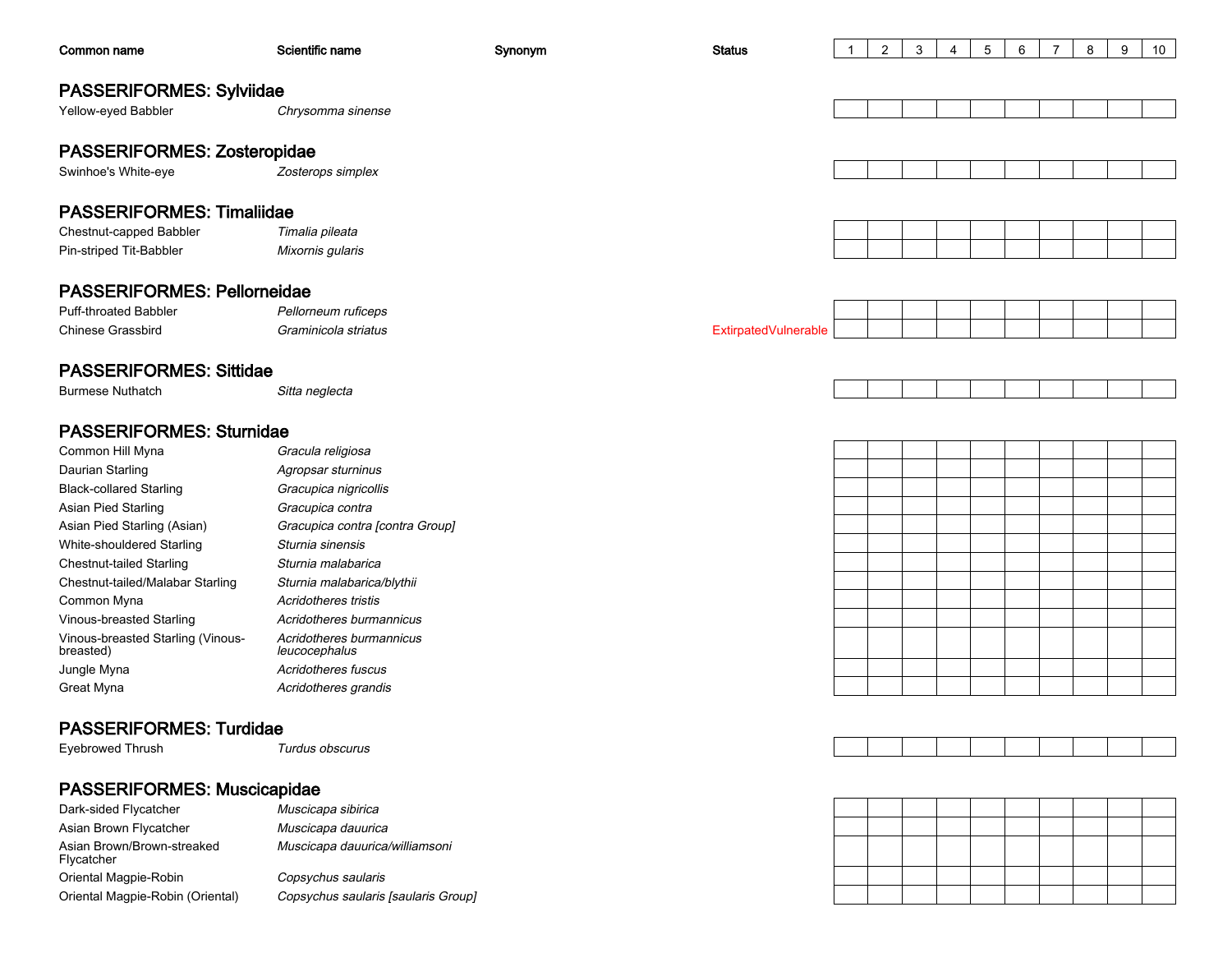| Common name                                                              | Scientific name                                   | Synonym | <b>Status</b>   | $\mathbf{1}$ | 2 | 3 | $\overline{4}$ | 5 | 6 | $\overline{7}$ | 8 | 9 | 10 |
|--------------------------------------------------------------------------|---------------------------------------------------|---------|-----------------|--------------|---|---|----------------|---|---|----------------|---|---|----|
| Blue-throated/Chinese Blue<br>Flycatcher                                 | Cyornis rubeculoides/glaucicomans                 |         |                 |              |   |   |                |   |   |                |   |   |    |
| Large Blue Flycatcher                                                    | Cyornis magnirostris                              |         |                 |              |   |   |                |   |   |                |   |   |    |
| Large/Hill Blue Flycatcher                                               | Cyornis magnirostris/banyumas                     |         |                 |              |   |   |                |   |   |                |   |   |    |
| Verditer Flycatcher                                                      | Eumyias thalassinus                               |         |                 |              |   |   |                |   |   |                |   |   |    |
| Bluethroat                                                               | Luscinia svecica                                  |         |                 |              |   |   |                |   |   |                |   |   |    |
| <b>Blue Whistling-Thrush</b>                                             | Myophonus caeruleus                               |         |                 |              |   |   |                |   |   |                |   |   |    |
| Siberian Rubythroat                                                      | Calliope calliope                                 |         |                 |              |   |   |                |   |   |                |   |   |    |
| Yellow-rumped Flycatcher                                                 | Ficedula zanthopygia                              |         |                 |              |   |   |                |   |   |                |   |   |    |
| Yellow-rumped/Green-<br>backed/Narcissus Flycatcher                      | Ficedula<br>zanthopygia/elisae/narcissina         |         |                 |              |   |   |                |   |   |                |   |   |    |
| Mugimaki Flycatcher                                                      | Ficedula mugimaki                                 |         |                 |              |   |   |                |   |   |                |   |   |    |
| Taiga Flycatcher                                                         | Ficedula albicilla                                |         |                 |              |   |   |                |   |   |                |   |   |    |
| Taiga/Red-breasted Flycatcher                                            | Ficedula albicilla/parva                          |         |                 |              |   |   |                |   |   |                |   |   |    |
| <b>Blue Rock-Thrush</b>                                                  | Monticola solitarius                              |         |                 |              |   |   |                |   |   |                |   |   |    |
| Siberian Stonechat                                                       | Saxicola maurus                                   |         |                 |              |   |   |                |   |   |                |   |   |    |
| Siberian Stonechat (Stejneger's)                                         | Saxicola maurus stejnegeri                        |         |                 |              |   |   |                |   |   |                |   |   |    |
| European/Siberian Stonechat                                              | Saxicola rubicola/maurus                          |         |                 |              |   |   |                |   |   |                |   |   |    |
| Gray Bushchat                                                            | Saxicola ferreus                                  |         |                 |              |   |   |                |   |   |                |   |   |    |
| <b>PASSERIFORMES: Dicaeidae</b>                                          |                                                   |         |                 |              |   |   |                |   |   |                |   |   |    |
| Scarlet-backed Flowerpecker                                              | Dicaeum cruentatum                                |         |                 |              |   |   |                |   |   |                |   |   |    |
| <b>PASSERIFORMES: Nectariniidae</b>                                      |                                                   |         |                 |              |   |   |                |   |   |                |   |   |    |
| <b>Brown-throated Sunbird</b>                                            | Anthreptes malacensis                             |         |                 |              |   |   |                |   |   |                |   |   |    |
| Brown-throated/Gray-throated Sunbird Anthreptes malacensis/griseigularis |                                                   |         |                 |              |   |   |                |   |   |                |   |   |    |
| Olive-backed Sunbird                                                     | Cinnyris jugularis                                |         |                 |              |   |   |                |   |   |                |   |   |    |
| Olive-backed Sunbird (Olive-backed)                                      | Cinnyris jugularis [jugularis Group]              |         |                 |              |   |   |                |   |   |                |   |   |    |
| sunbird sp.                                                              | Nectariniidae sp. (sunbird sp.)                   |         |                 |              |   |   |                |   |   |                |   |   |    |
|                                                                          |                                                   |         |                 |              |   |   |                |   |   |                |   |   |    |
| PASSERIFORMES: Chloropseidae                                             |                                                   |         |                 |              |   |   |                |   |   |                |   |   |    |
| <b>Blue-winged Leafbird</b>                                              | Chloropsis cochinchinensis                        |         |                 |              |   |   |                |   |   |                |   |   |    |
| Blue-winged Leafbird (Blue-winged)                                       | Chloropsis cochinchinensis<br>[moluccensis Group] |         |                 |              |   |   |                |   |   |                |   |   |    |
| Golden-fronted Leafbird                                                  | Chloropsis aurifrons                              |         |                 |              |   |   |                |   |   |                |   |   |    |
|                                                                          |                                                   |         |                 |              |   |   |                |   |   |                |   |   |    |
| <b>PASSERIFORMES: Ploceidae</b>                                          |                                                   |         |                 |              |   |   |                |   |   |                |   |   |    |
| <b>Streaked Weaver</b>                                                   | Ploceus manyar                                    |         |                 |              |   |   |                |   |   |                |   |   |    |
| Baya Weaver                                                              | Ploceus philippinus                               |         |                 |              |   |   |                |   |   |                |   |   |    |
| Asian Golden Weaver                                                      | Ploceus hypoxanthus                               |         | Near-threatened |              |   |   |                |   |   |                |   |   |    |
|                                                                          |                                                   |         |                 |              |   |   |                |   |   |                |   |   |    |

# PASSERIFORMES: Estrildidae

| Red Avadavat         | Amandava amandava   |
|----------------------|---------------------|
| White-rumped Munia   | Lonchura striata    |
| Scaly-breasted Munia | Lonchura punctulata |